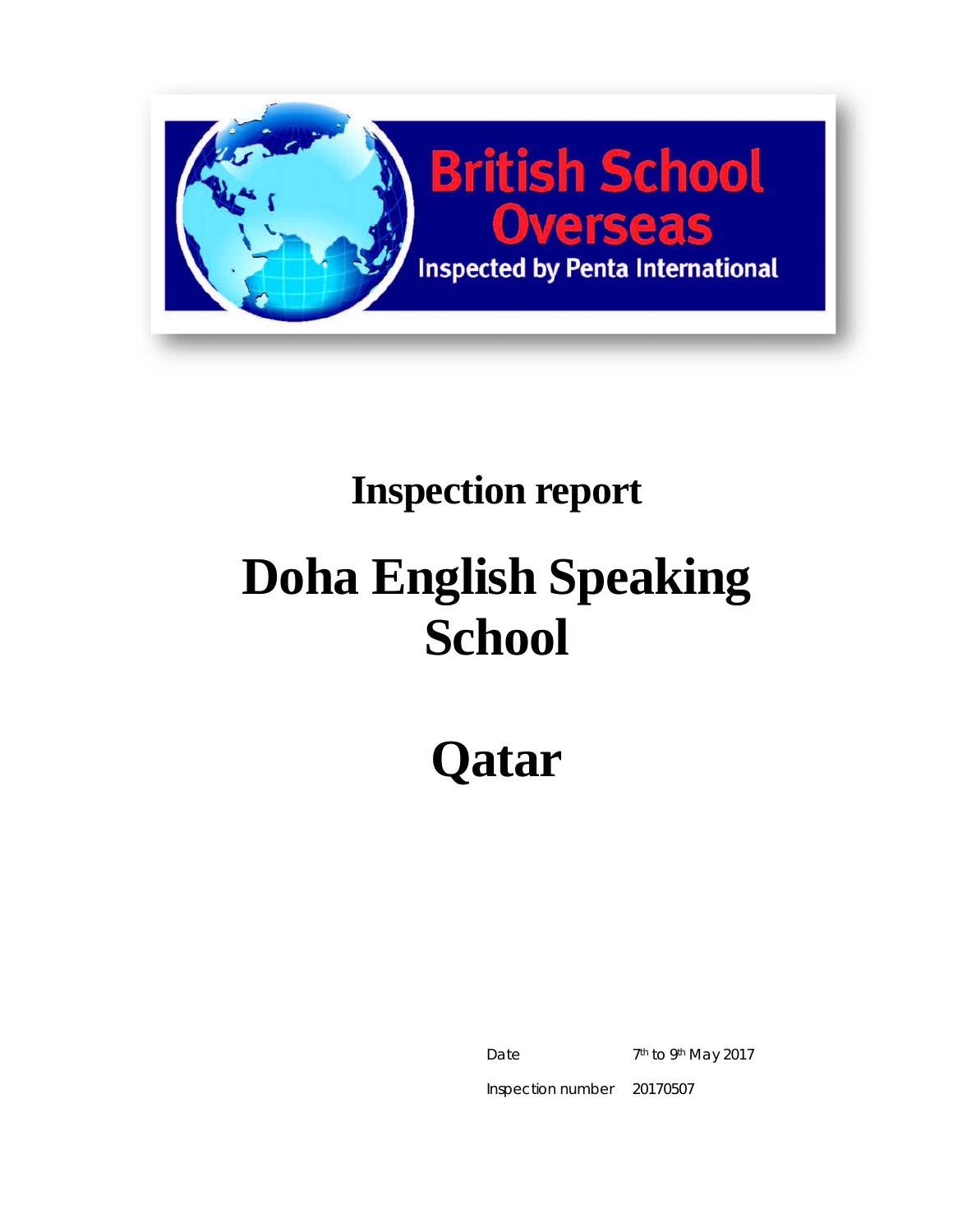

| Contents       |                                                                               | page |  |  |
|----------------|-------------------------------------------------------------------------------|------|--|--|
| 1              | Purpose and scope on the inspection                                           |      |  |  |
| $\overline{2}$ | Compliance with regulatory requirements                                       | 3    |  |  |
| 3              | Overall effectiveness of the school                                           | 3    |  |  |
|                | What the school does well<br>3.1                                              | 4    |  |  |
|                | 3.2<br>Points for improvement                                                 | 5    |  |  |
| 4              | The context of the school                                                     | 6    |  |  |
|                | The British nature of the school<br>4.1                                       | 8    |  |  |
| 5              | Standard 1<br>The quality of education provided by the school                 | 9    |  |  |
|                | 5.1 Curriculum                                                                | 9    |  |  |
|                | 5.2 Teaching and assessment                                                   | 11   |  |  |
|                | 5.3 Standards achieved                                                        | 14   |  |  |
| 6              | Standard 2<br>The spiritual, moral, social and cultural development of pupils | 15   |  |  |
| 7              | Standard 3<br>The welfare, health and safety of pupils                        | 16   |  |  |
| 8              | Standard 4<br>The suitability of the proprietor and staff                     | 18   |  |  |
| 9              | Standard 5<br>The premises and accommodation                                  | 19   |  |  |
| 10             | Standard 6<br>The provision of information for parents, carers and others     | 21   |  |  |
| 11             | Standard 7<br>The school's procedures for handling complaints                 | 23   |  |  |
| 12             | Standard 8<br>The quality of provision for boarding                           |      |  |  |
| 13             | Standard 9<br>Leadership and management of the school                         | 24   |  |  |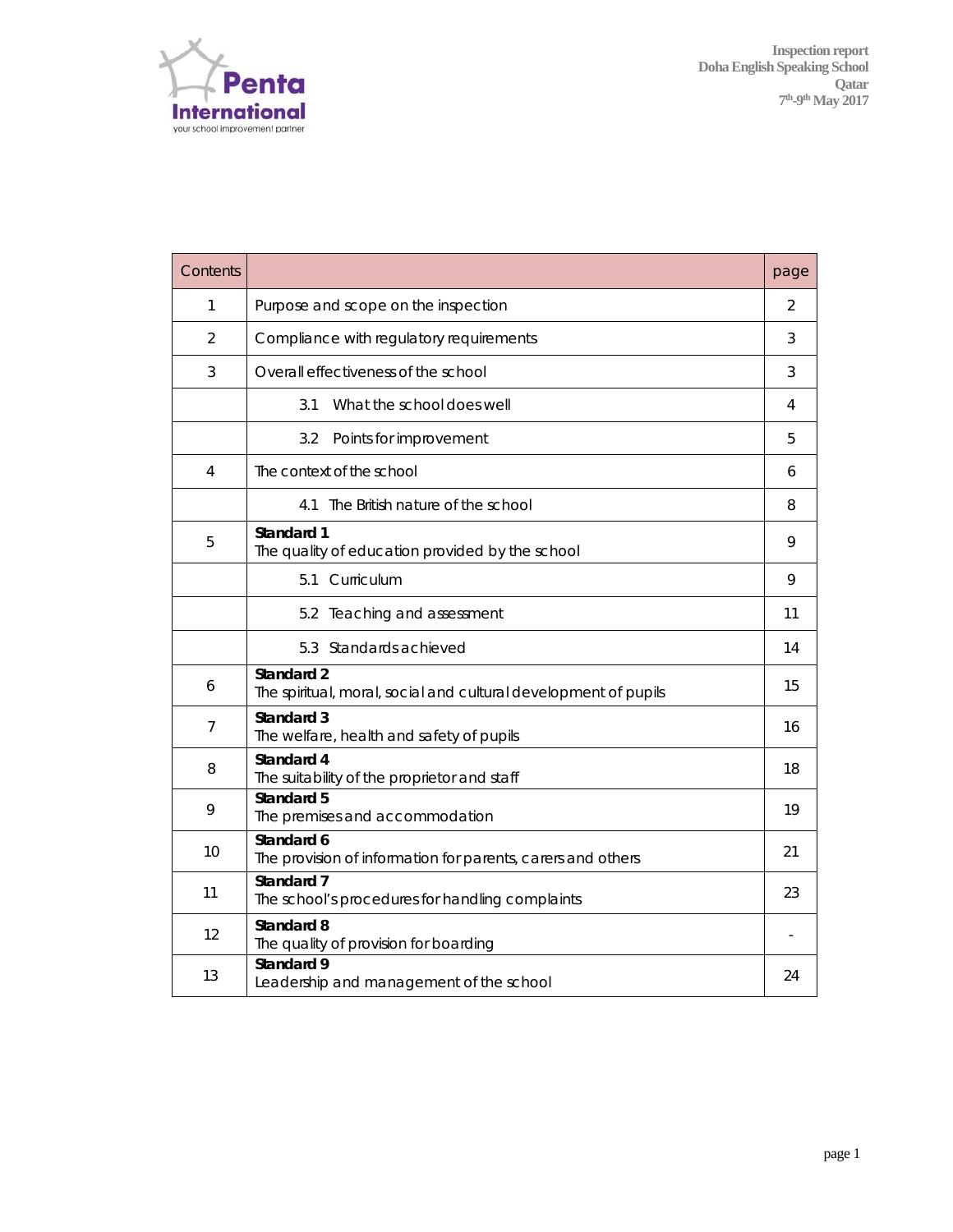

#### 1. Purpose and scope of the inspection

The Department for Education has put in place a voluntary scheme for the inspection of British schools overseas, whereby schools are inspected against a common set of standards that British schools overseas can choose to adopt.

The inspection and this report follow the Department for Education (DFE) schedule for the inspection of British Schools overseas.

The purpose of the inspection is to provide information to parents, teachers, senior managers and the school's management on the overall effectiveness of the school, the standard of education it provides and its compatibility with independent schools in the United Kingdom.

The inspection and report will cover the key areas of quality of the curriculum; quality of teaching and learning; the spiritual, moral, social and cultural development of pupils; their welfare, health and safety; the suitability of the proprietor and staff; the school's premises and accommodation (including boarding); and the school's complaints procedures. An essential part of the inspection is considering the extent to which the British character of the school is evident in its ethos, curriculum, teaching, care for pupils and pupils' achievements.

This inspection was completed by Penta International. Penta International is approved by the British Government for the purpose of inspecting schools overseas. As one of the leading inspection providers, Penta International reports to the English Department for Education (DFE) on the extent to which schools meet the standards for British Schools Overseas.

During the inspection visit, 33 full- or part- lessons were observed by inspectors. School documentation and policies were analysed and data reviewed. Pupils' workbooks were scrutinised, and discussions were held with the senior staff, governors, the management teams, a range of teachers, parents and groups of pupils. Three school days were monitored.

The lead inspector was Colin Dyson. The team members were Nick Sheehan and Nicki Singleton.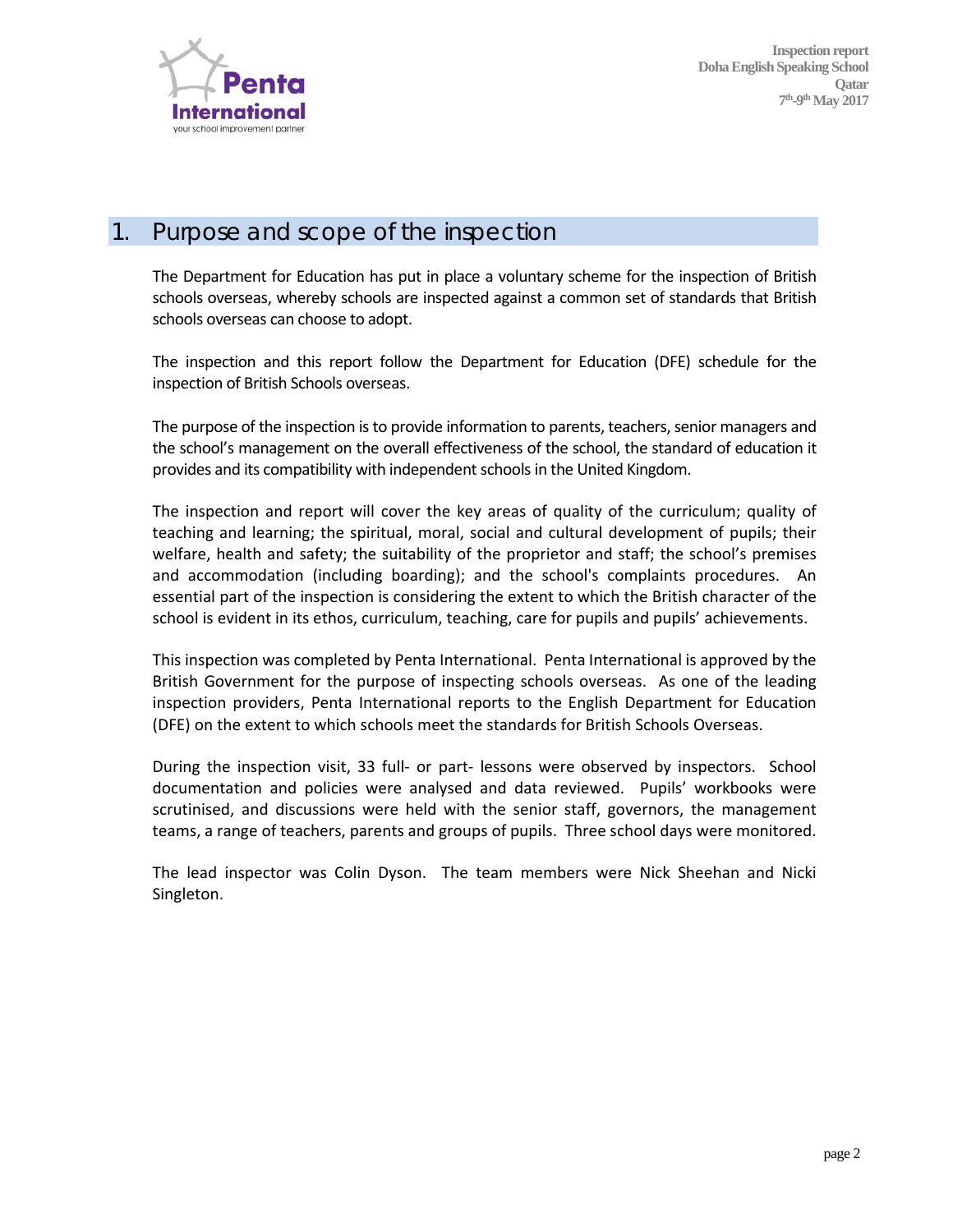

#### 2. Compliance with regulatory requirements

Doha English Speaking School (DESS) meets all the standardsfor British Schools Overseas.

#### 3. Overall effectiveness of the school

DESS provides an outstanding education for all its pupils.

Children/pupils are well supported through highly effective pastoral care and the implementation of excellent welfare, health and safety policies and procedures. The school has a fully embedded ethos of care and guidance and strives to meet the needs of all its pupils.

The quality of teaching is outstanding. From each different starting point, the proportion of pupils making and exceeding expected progress are high compared to UK national figures. Nearly all children make progress at least in line with their ability, many do better.

The national curriculum provides the framework for teaching and learning supplemented with host country requirements. The curriculum is enriched by a range of extra-curricular activities.

The school's thoughtful and wide‐ranging promotion of pupils' spiritual, moral, social and cultural development and their physical well-being enables pupils to thrive.

Parents interviewed are happy with their choice of school and value the family atmosphere of this primary school. Parents and staff value the British nature of the curriculum and are highly committed to the school

Pupils feel valued and display highly positive attitudes towards their learning and relationships with each other.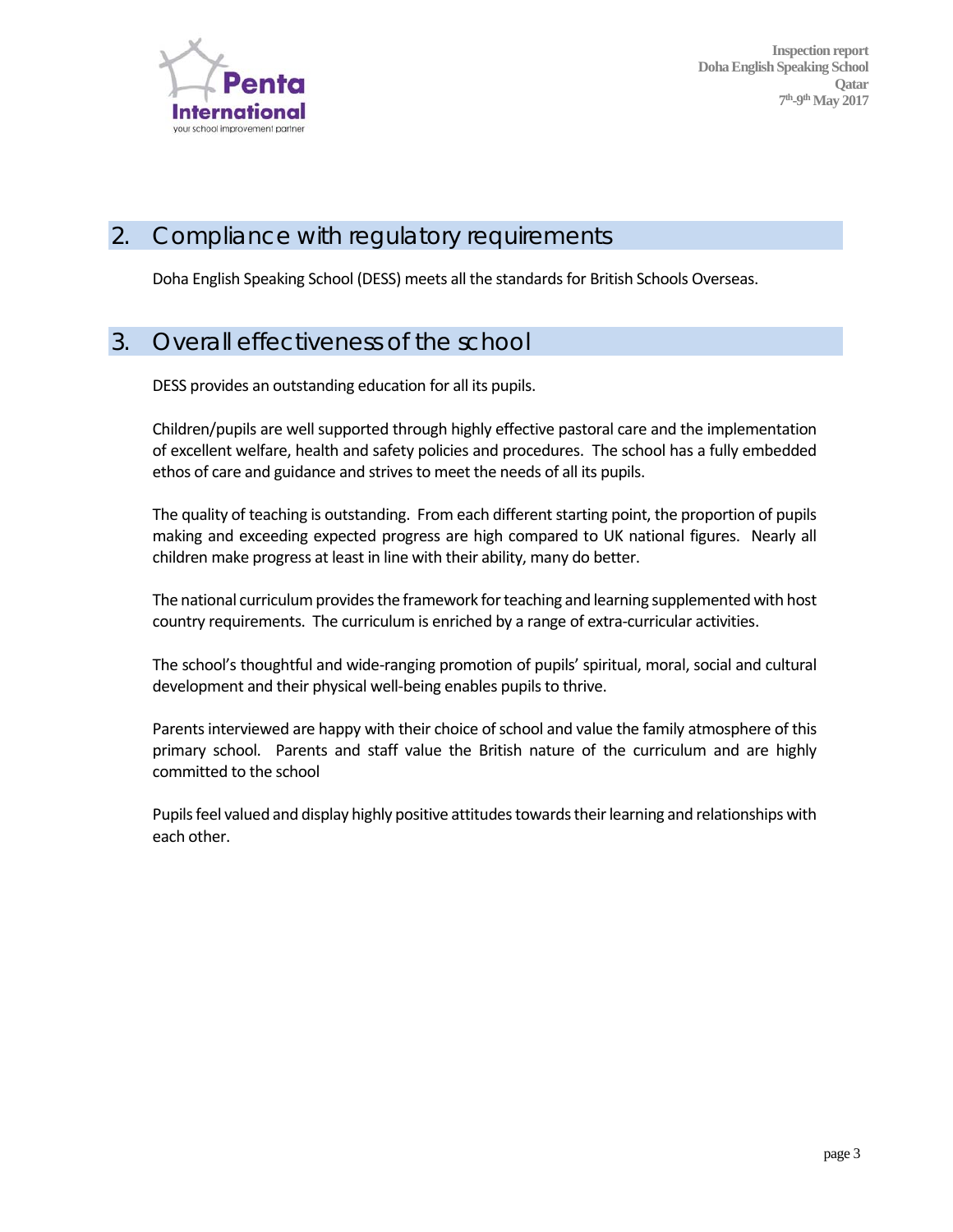

#### 3.1 What the school does well

There are many strengths, which include:

- A desire by the school leadership to ensure DESS continuesto develop as a high quality and inclusive school.
- Pupils are respectful, tolerant and happy.
- Teachers and support staff provide an outstanding level of care and guidance to all pupils.
- An appropriate range of policies and procedures regarding the well-being of pupils are in place.
- Parents value the uniqueness of the school and identify the 'family' atmosphere as a key reason for choosing the school.
- The building is well maintained and provides a high level of security.
- Teaching is outstanding and all staff display a high level of subject knowledge.
- The inclusive nature of the school benefits a wide range of individual pupils' needs.
- Pupils' attitudes, behaviour, personal development and their spiritual, moral, social and cultural development are a strength. They are outstanding ambassadors for their school.
- Positive relationships between all school members are clearly recognised as laying the foundations for highly effective learning.
- The strategic planning, monitoring and critical support provided by the Headteacher and Board of Governors are further strengths of the school: they work very effectively together and are highly committed to the future of the school.
- Since the appointment of the new Headteacher, the school has made significant further progress and the school now has a clear understanding of its many strengths and areas for future development.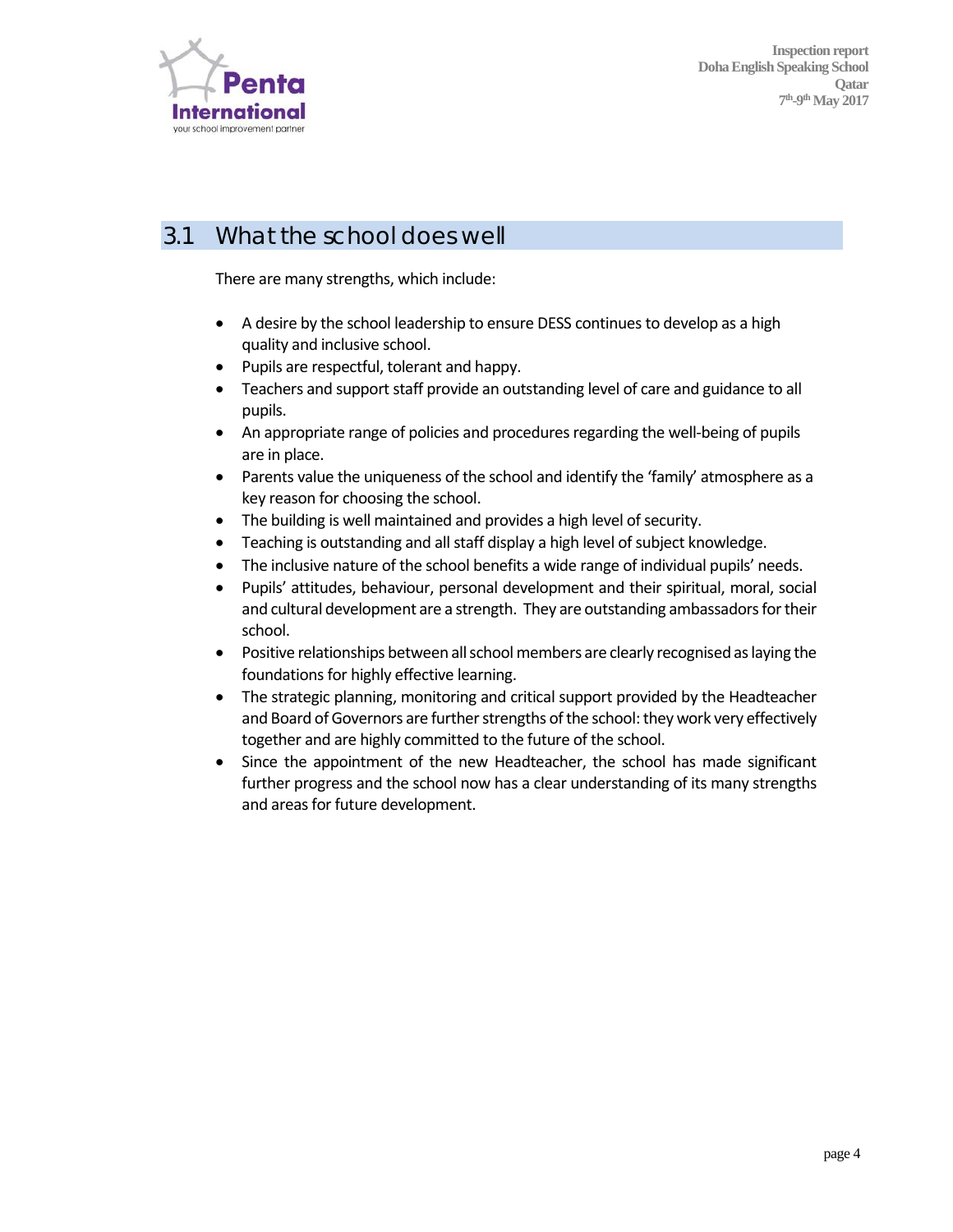

# 3.2 Points for improvement

While not required by regulations, the school might wish to consider the following points for development:

- Ensure that excellent practice in the teaching of English, mathematics and science is replicated across the curriculum and, as already planned, replicated into Foundation subjects.
- Imbed an understanding of the capacity of the new data management system and its potential to inform curriculum and teacher planning.
- Address health and safety recommendations identified during the inspection.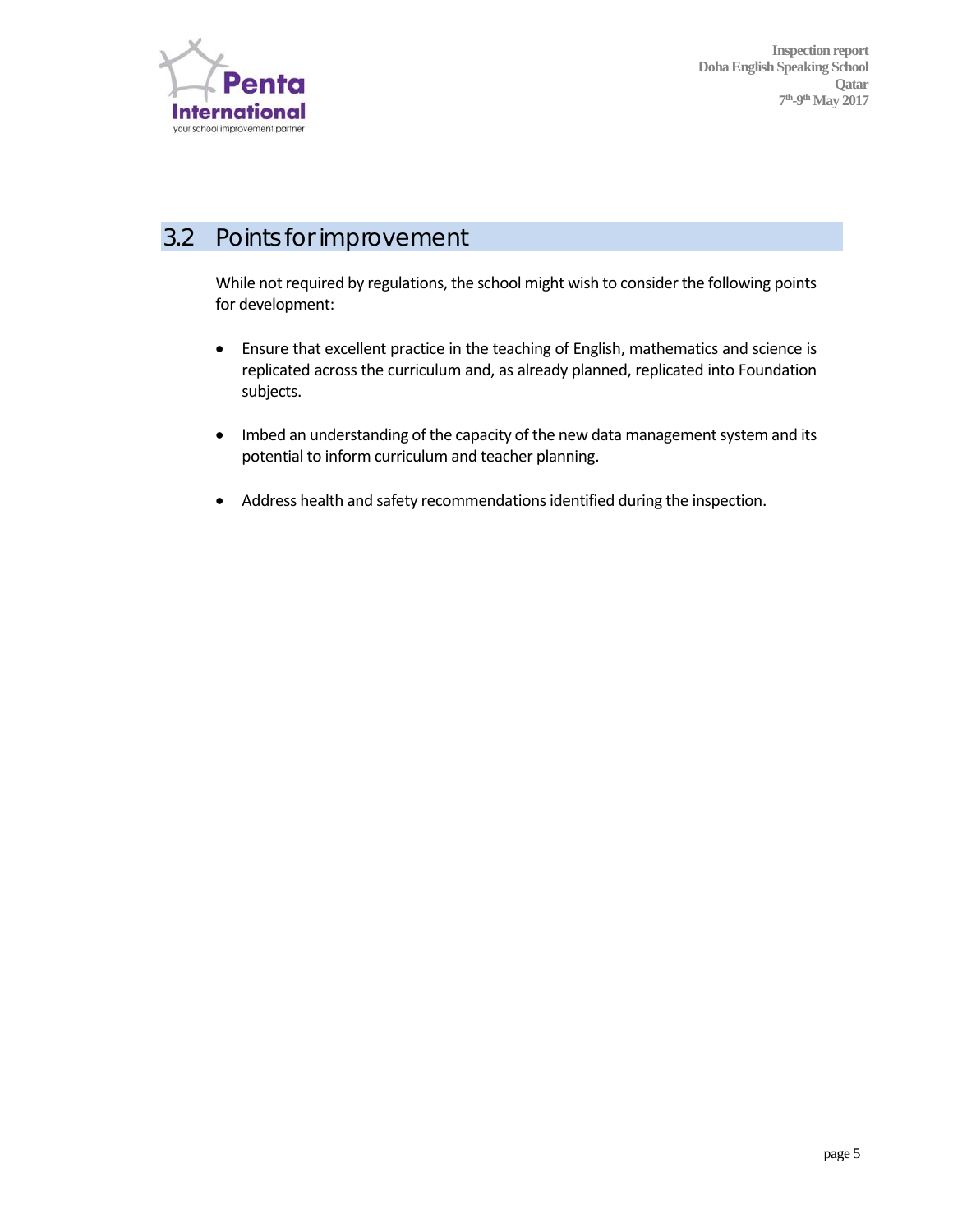

# 4. The context of the school

| Full name of<br>school/college                       | Doha English Speaking School. (DESS) |                  |  |               |  |                  |  |
|------------------------------------------------------|--------------------------------------|------------------|--|---------------|--|------------------|--|
| <b>Address</b>                                       | Al Fajr Street<br>Doha<br>Qatar      |                  |  |               |  |                  |  |
| Telephone<br>number                                  | +974 4459 2750                       |                  |  |               |  |                  |  |
| Fax number                                           | +974 4459 2761                       |                  |  |               |  |                  |  |
| Website                                              | www.dess.org                         |                  |  |               |  |                  |  |
| Email<br>address                                     | dess@dess.org                        |                  |  |               |  |                  |  |
| Head                                                 | Sean Sibley                          |                  |  |               |  |                  |  |
| Chairman of<br>Board of<br>Laura Warren<br>Governors |                                      |                  |  |               |  |                  |  |
| Age range                                            | $3 - 11$ years old                   |                  |  |               |  |                  |  |
| <b>Total</b><br>number of<br>pupils                  | 647                                  | <b>Boys</b>      |  | 334           |  | Girls<br>313     |  |
|                                                      | 0-2 years                            | $\boldsymbol{0}$ |  | $11-16$ years |  | $\mathbf 0$      |  |
| Numbers by<br>age                                    | 3-5 years                            | 60               |  | 16-18 years   |  | $\mathbf 0$      |  |
|                                                      | 5-11 years                           | 587              |  | 18+ years     |  | $\boldsymbol{0}$ |  |
| Total number of part-time<br>children                | $\mathbf 0$                          |                  |  |               |  |                  |  |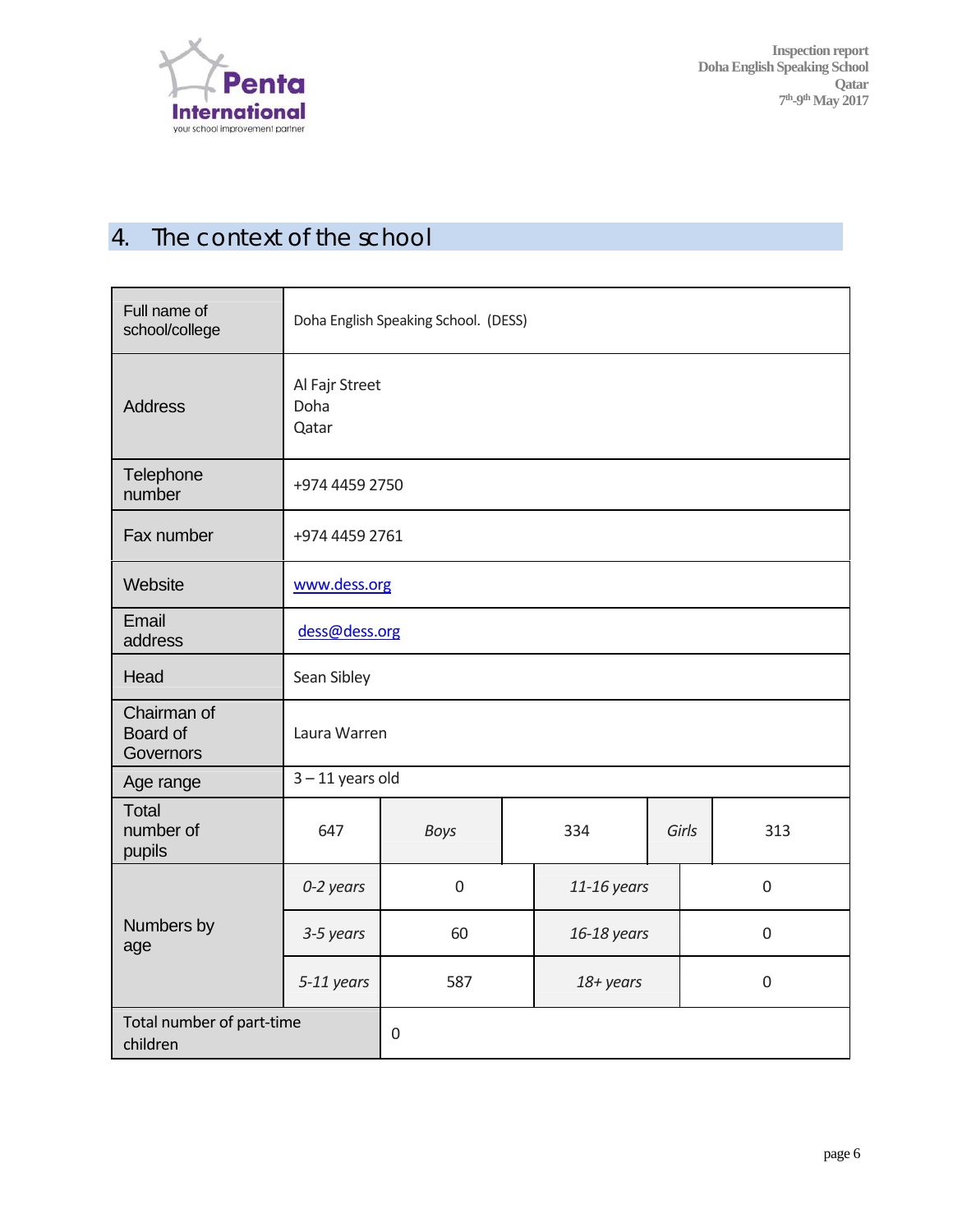

Doha English Speaking School (DESS) is an international primary school for pupils aged 3+ to 11. The school was opened in its present form in 1971, but has a history dating back to 1959. DESS is a not-for-profit school situated in the city of Doha in Qatar and is sponsored by the British Embassy.

There are currently 647 pupils on roll; 140 in Early Years and Foundation Stage (EYFS), 190 in Key Stage 1 (KS1) and 317 in Key Stage 2 (KS2). Many pupils are British passport holders and a small number are Qatari nationals.

The school's vision is to be a 'Beacon of Excellence in International Education'. The mission statement is'Learning together – High Expectations – Celebrating Success'.

The clear majority of teachers are from the UK and all hold recognised teaching qualifications. The school also employs a team of Learning Support teachers and Teaching Assistants who support the needs of children within the class. The school hasfaced some turbulence in staffing due to changes to the economic climate in Doha.

The school Board of Governors is made up of 11 parent governors with a variety of backgrounds, Dess staff and British embassy representatives. The Board of Governors are highly committed to the success of the school and oversee the management and development of the school in accordance with the practice of British and international schools and Qatar's laws and regulations.

Currently the school has several building projects taking place within the school grounds. These include extending the resources to ensure fire safety measures are updated and enhanced.

The headteacher has been in post for just over one year and is supported by a senior leadership team (SLT) and a middle management team (SMT)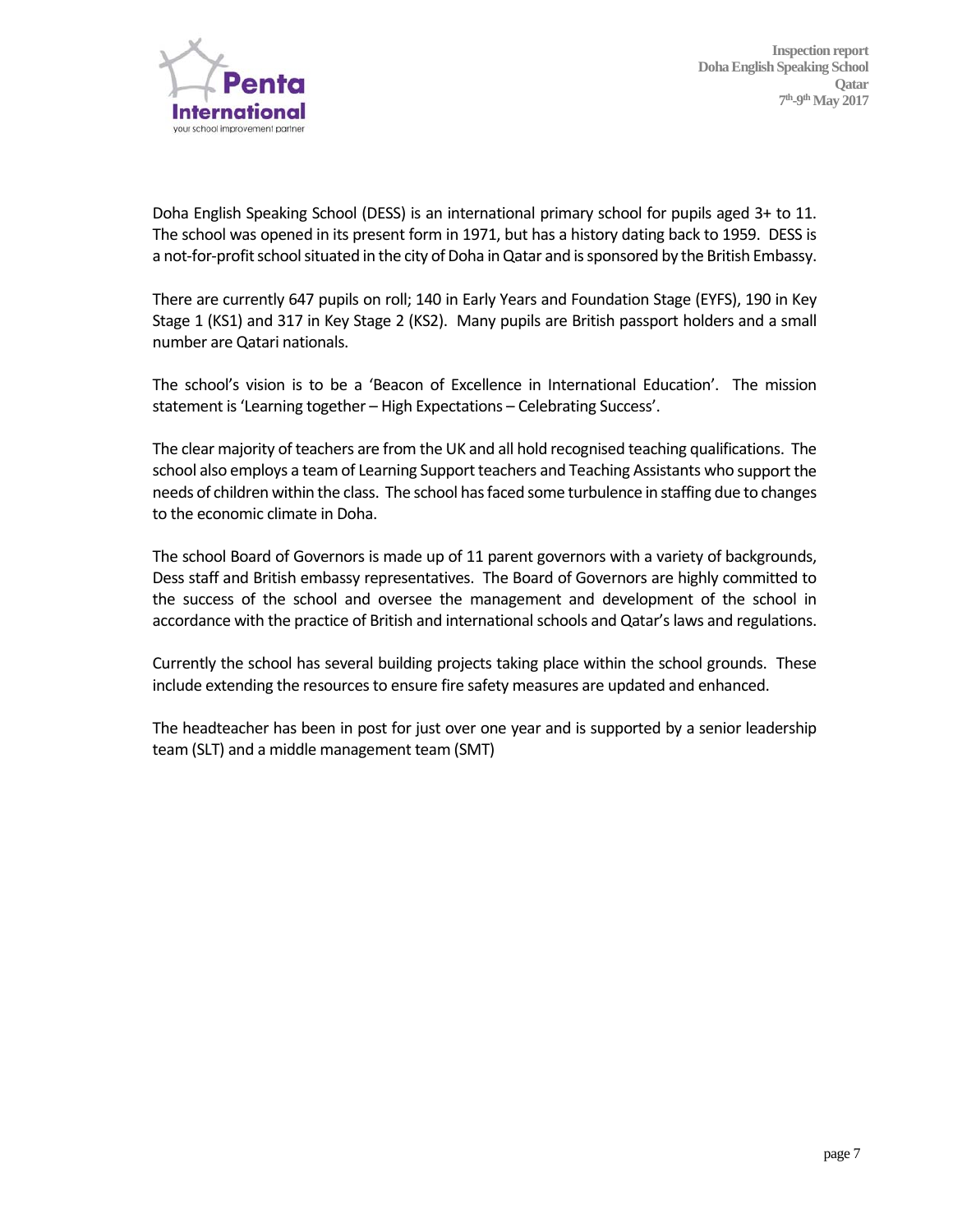

#### 4.1 British nature of the school

Doha English Speaking School provides a strong British educational experience.

Children are encouraged to develop effective social skills and a willingness to be part of a caring community. They display a good understanding for rules and responsibilities appropriate to their age. The school is a harmonious community that displays positive levels of empathy and tolerance.

Parents are highly supportive of the British nature of the curriculum. Interviews with parents clearly highlighted that they appreciate and value the British style of education and itsfocus on high expectations.

The National Curriculum of England has been adopted throughout the school from Early Years to Year 6.

The school is organized according to the structures used in English schools. Classroom management, displays of work, three term year and age-related year groups contribute to a British feel of the school.

The school seeks to adopt UK practices and keeps up-to-date by monitoring developments from the Department for Education. British practice is evident in approaches to performance management, staff target setting and annual review meetings.

The importance of extra-curricular provision including clubs and school trips are in line with British best practice.

Texts, materials, educational equipment and software are UK sourced. There is a school uniform that varies depending on the age and activity of the pupils.

The school is an active member of the British Schools in the Middle East (BSME).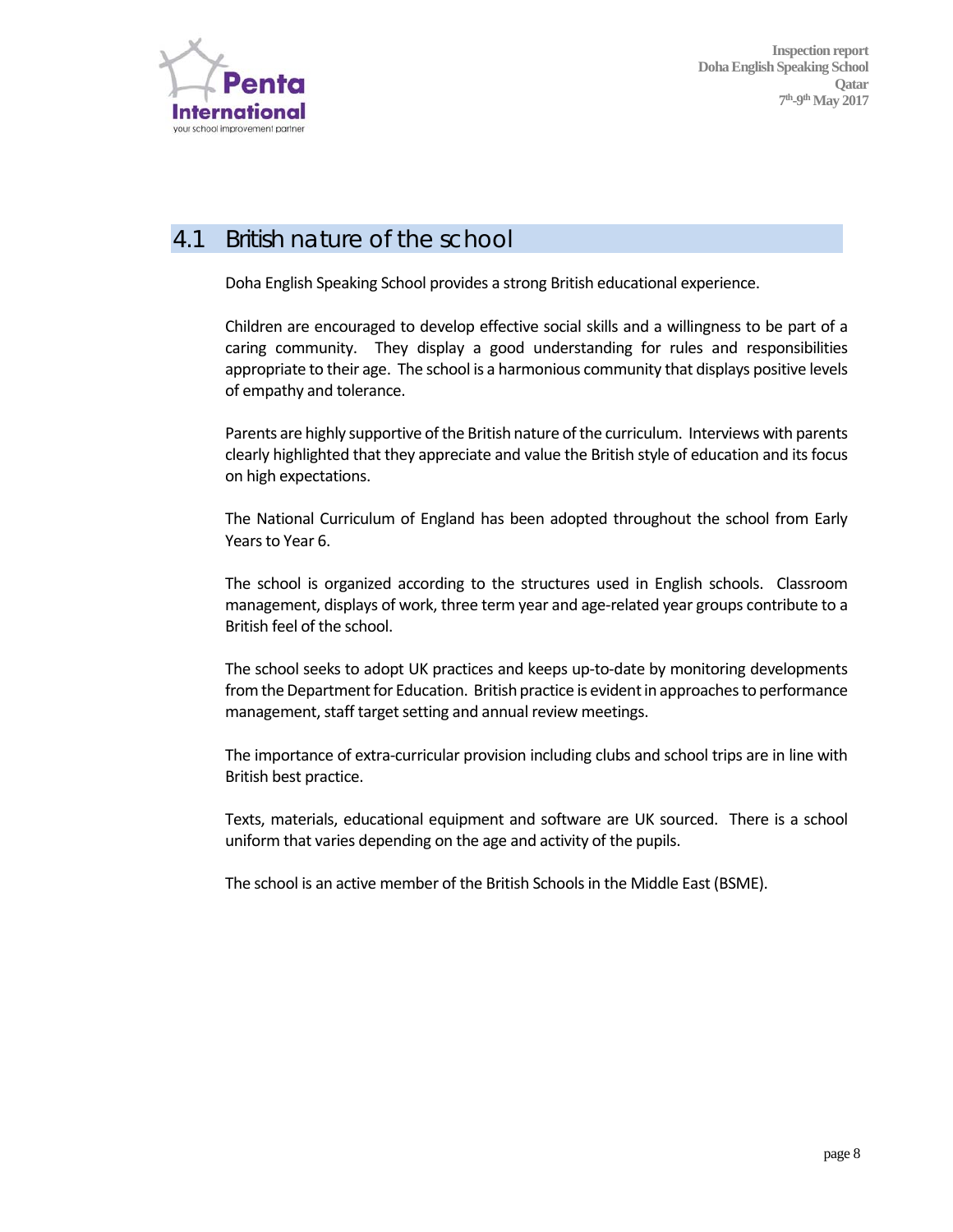

# *5. Standard 1*  The quality of education provided by the school

The quality of education provided by Doha English Speaking School is outstanding. It meets the requirements of the BSO Framework fully.

#### 5.1 Curriculum

The Early Years curriculum is outstanding, it encourages children to appropriately initiate their own learning and provides effective challenge. The curriculum delivered ensures children experience high quality activities that encourage exploration and experiences of their world in a creative and personalised learning environment.

Children follow the EYFS curriculumworking towardsthe Early Years goals and the teaching of phonics is highly effective in enabling them to make excellent progress in early reading skills. The curriculum ensures that all children have access to a wide range of opportunities in all the prime and specific areas of learning. High quality 1:1 support and generous staffing in Early Years ensures that children with a range of needs can access the whole curriculum. Children are offered a variety of subjects which include linguistic, mathematical, scientific, technological, human and social, physical and aesthetic and creative learning opportunities. These subjects are supported by specialist teachers, as appropriate. Across EYFS the school curriculum documentation is well planned, clear, coherent, systematic and detailed.

The quality learning environment encourages children to appropriately initiate their own learning and provides effective challenge. The curriculum delivered ensures children experience activities that encourage exploration and experiences of their world in a creative and personalised learning environment. The shared central areas inside, and the well-resourced outside areas, enable the children to explore, experiment and investigate as well as use their imagination. The children enjoy a variety of learning activities as they work happily alongside their friends

The outstanding curriculum at Key Stage 1 followsthe framework provided by the National Curriculum for England and provides pupils with a range of opportunities to make excellent progress, particularly in reading, writing and mathematical skills. Teachers are highly effective at adapting the core curriculum to meet the needs of all learners. There is a strong focus on identifying opportunities for developing writing in the foundation subjects.

The Key Stage 1 phase and group leaders work closely together to plan curriculum coverage and to ensure consistency in delivery between the year teams. The use of data to inform planning in and English is a strength. The school is now using a similar approach in science and recognises that it needs to continue to roll this out to the foundation subjects.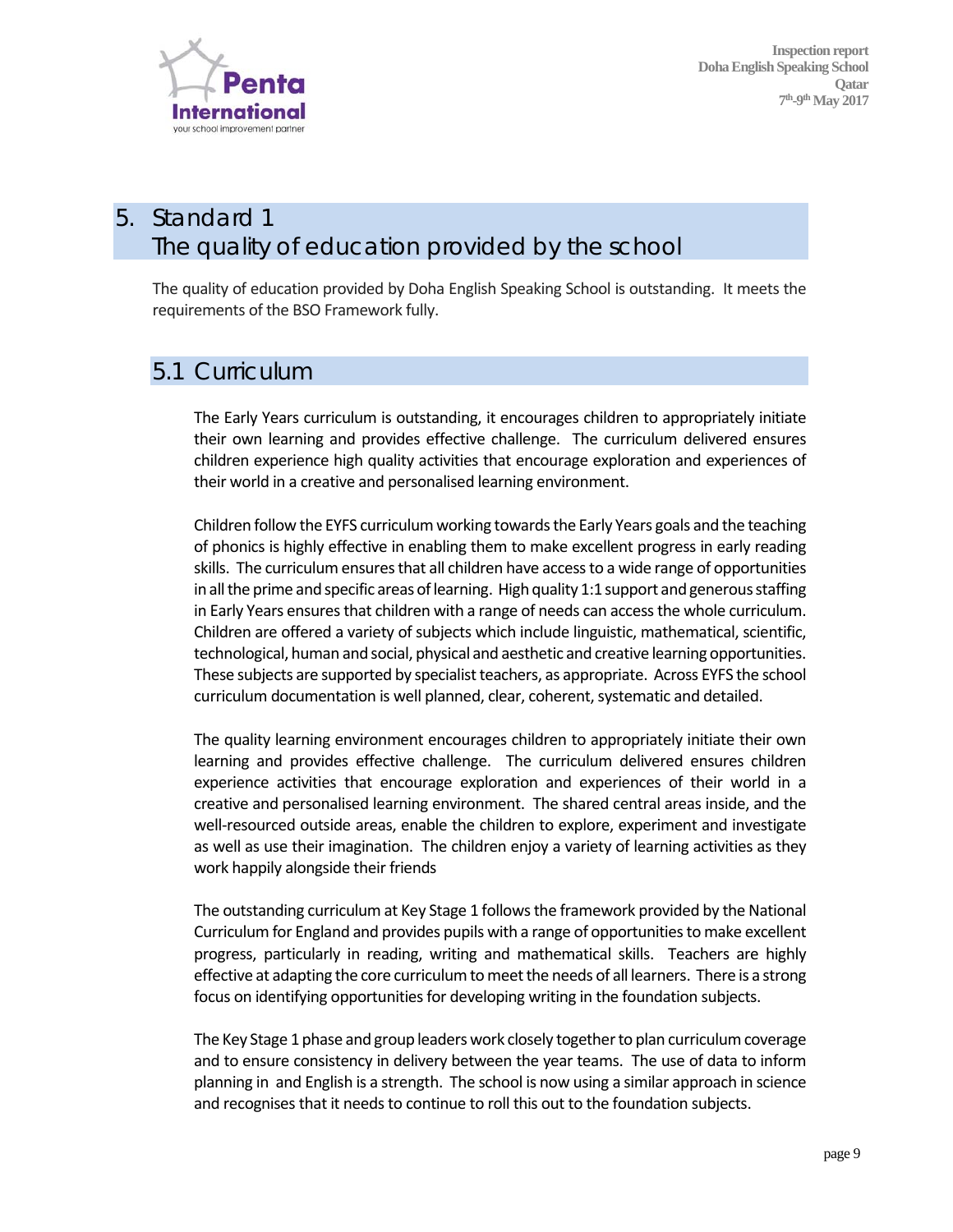

The curriculum in KS2 is outstanding. It is comprehensive in covering the core subject areas as a result of the well-placed emphasis given to English, mathematics and science this year. The school has identified that foundation subjects are an area for further development; numerous examples of good and outstanding practice were observed in the teaching of geography, history, PE and music. Mathematics and English have been incorporated into foundation subjects.

The combined depth and breadth of the curriculum is a notable success. Leadership arrangements facilitate the desired balance between teacher autonomy and consistency across years and phases. Curriculum coverage and quality is monitored by highly competent phase leaders who oversee the group leaders of each year and report regularly to the headteacher.

Collaboration ensures consistency of content and approach, as well as careful and deliberate sequencing between years and phases.

Themed learning days, such as Green Day serve to stimulate further excitement and interest in the learning journey. Creative approaches to curriculum coverage are a strength of the school and speak to the commitment made by all teachers to ensure that learning is enjoyable, inspiring and relevant.

All pupils are asked to bring an ipad to school. Ipads were observed as most effective in supporting learning by aiding pupil engagement.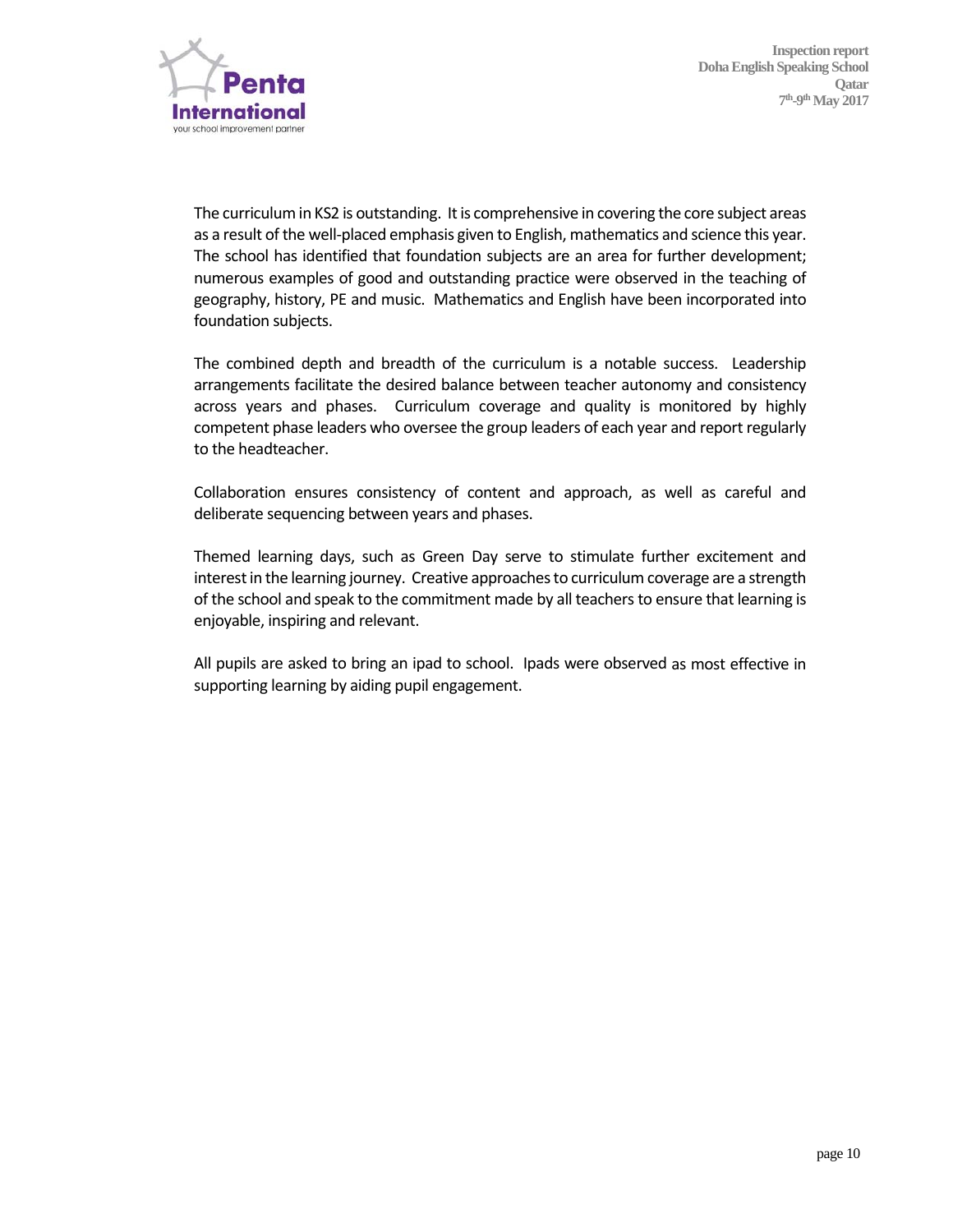

#### 5.2 Teaching and assessment

The quality of teaching and assessment is outstanding.

In the Early Years Foundation Stage the children work towards achieving the outcomes ofthe early learning goals. They are given the opportunity to work collaboratively, independently or as part of a focus group identified within teachers' planning. Integrated learning is achieved through matching appropriate activities and tasks, to learning objectives. The children are well motivated and very eager to join in all activities. Whether engaging with Jack the Parrot, creating glitter monsters or investigating lemonade all the children were happy to share ideas and most use language effectively and are confident talkers.

Teaching in Early Years is engaging and child‐centred with children seen to be developing positive learning behaviour and attitudes. Teachers are highly effective and sensitive in helping all children develop independence and exploration through their learning. Teachers demonstrate a high level of skill in identifying children's interests and providing effective intervention to support the learning. They are also skilled practitioners at creating a balance between adult and child led activities. This inspirational curriculum is further enhanced by the highly effective 'Stay and Play Days' which are highly valued by parents.

Teachers make full use of the plentiful resources in school, providing opportunities for children to build their experiences and skills. Resources are fully inclusive of the needs of different cultures and gender and different interests. Children are purposefully engaged thereby enabling teachers to focus on dedicated learning outcomes with groups of children. The highly effective use of Teaching Assistance to support the learning is a strength. Teaching Assistants work hard to ensure high quality interactions with all children that extend the enjoyment and challenge of learning.

Though lessons are planned together, each teacher is effective and confident in the use of their own professional skills, creative ideas and individual personality to enliven teaching. They use a range of appropriate learning strategies that motivate, encourage and develop children'sself‐belief that enable them to successfully attempt new learning.

The quality of teaching and assessment in Key Stage 1 is outstanding.

Lesson planning is highly effective and teachers make excellent use of the available data to ensure they meet the needs of all learners. The teachers have excellent subject knowledge which, coupled with strong phase leadership, ensures there is consistency in experience within and between groups in the phase. Teachers use learning objectives, success criteria, starters and plenaries in all lessons to effectively assess the progress of the pupils. Target setting sheets in pupil friendly language are supported by frequent diagnostic marking as well as self and peer assessment. Pupils are strongly involved in their own learning and are able to talk clearly about what they can do and how to improve.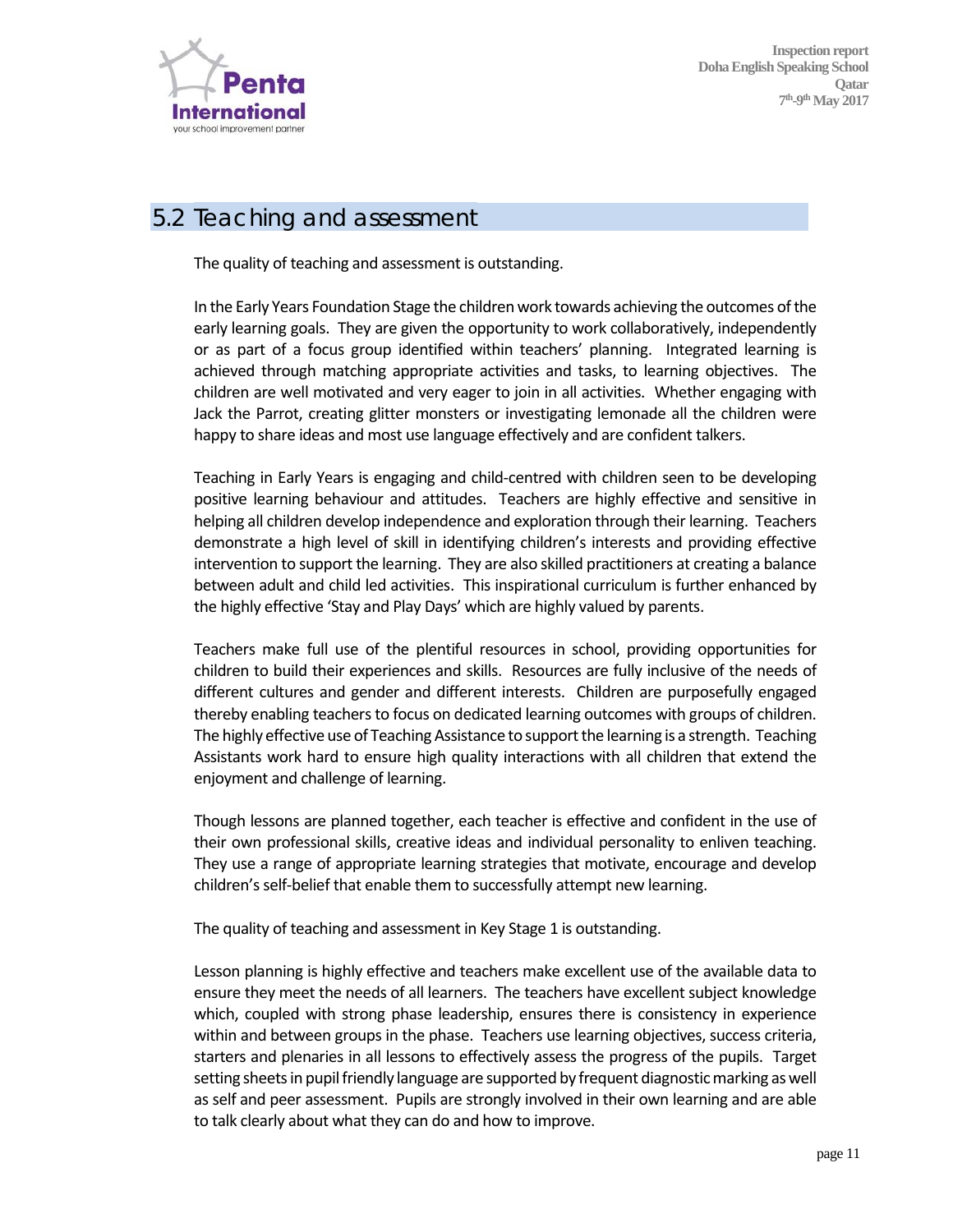

All groups of learners are supported and challenged appropriately through highly effective differentiation. Lessons are fast paced and utilise a wide range of teaching and learning activities which results in very enthusiastic learners. The classroom environments across the Key Stage are very dynamic, with high quality displays and often innovative approaches taken to supporting and challenging the pupils. These contribute to the excellent progress made by the pupils. The rapid progress is further supported by the clear use of learning objectives and success criteria in all lessons. These allow teachers to make accurate and productive assessment of pupil progress which is then used to influence the planning.

Assessment data is tracked systematically in the core subjects using Classroom Monitor, which allows for effective tracking, targeted intervention and more effective differentiation within lessons. Additional adults are deployed effectively and contribute to the compelling learning experiences seen throughout the key stage.

The quality of teaching across both phases of KS2 is outstanding.

The differentiation of learning activities to maximize pupil engagement and progress is a strength; Teaching Assistants are integral to this success. The classroom learning environment in all KS2 classrooms is inspiring.

Planning is thorough and well-considered. Year teams plan together; planning is stored centrally and monitored by school leaders. Consistency in planning is complimented by team moderation exercises which include consultation with a UK advisory.

All teachers, teaching assistants and pupils refer to 'challenge' within all lessons. Teacher-led discussion prompts pupils to think about ways to challenge themselves and each other.

Various strategies are used to evaluate learning during the lesson. A marking code is displayed in all classrooms and is consistently adhered to by teachers as evidenced in a wide selection of books. New data management software has been introduced this year: teachers, group leaders and phase leaders are beginning to realise the potential of this data to informing planning. Data is collected and used to identify pupils requiring extension and support. Next steps are identified from ongoing, effective formative assessment. There is effective liaison between KS2 phase and group leaders, and the learning support team. Teaching assistants deliver programmes of intervention under the guidance of learning support.

The teaching of mathematics and English in KS2 is consistently outstanding. Scrutiny of schemes of work in the core subjects, approaches to delivery, assessment and feedback is suitably uniform throughout each year group, within a phase and between phases. This is attributed to high quality collaboration between teachers coupled with clearly articulated, high expectations lead by key responsibility holders. Phase leaders were keen to highlight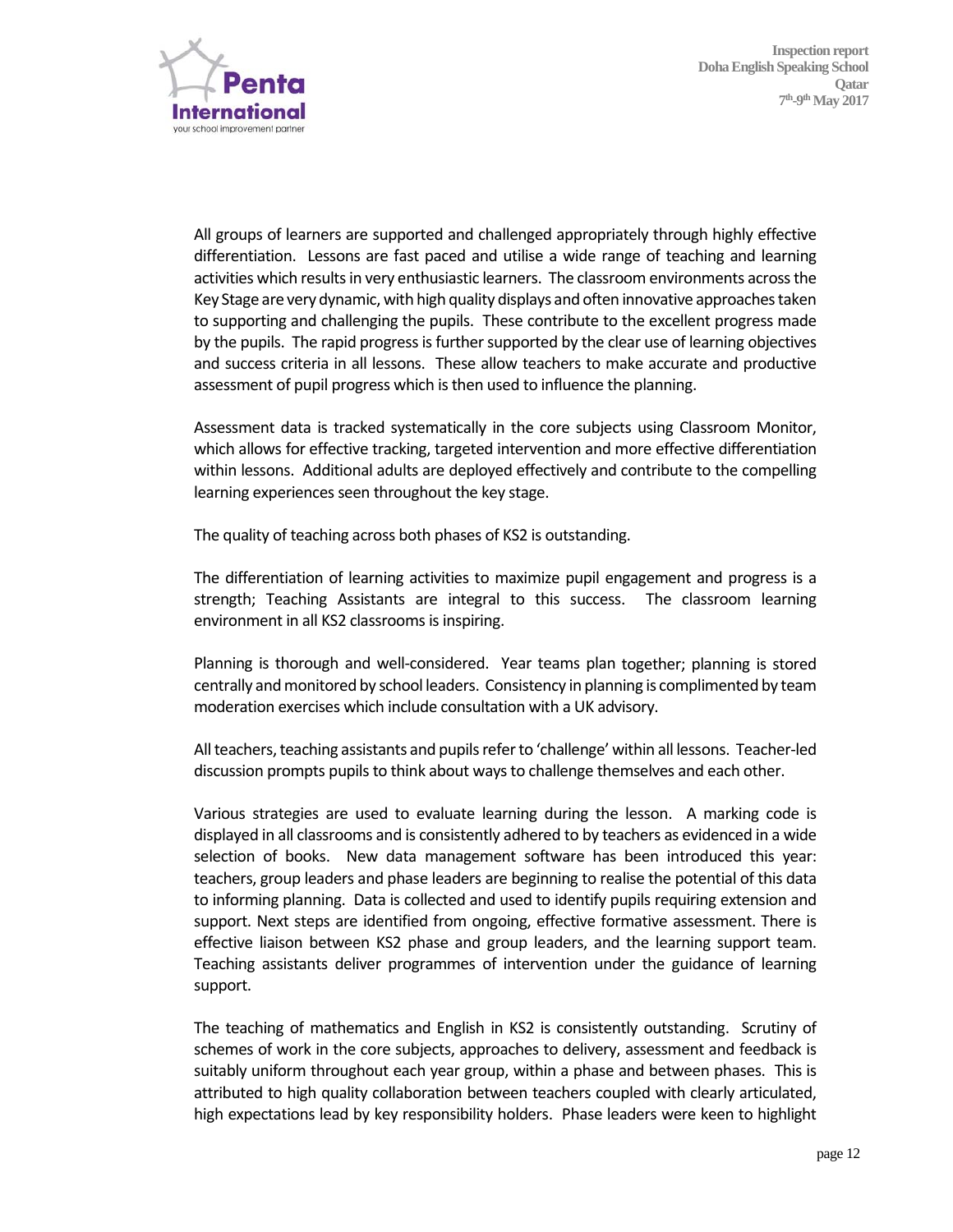

that the evident consistencies in practice were a conscious development this year derived from teacher's enthusiasm to embrace effective practice. Recent changes to the linemanagement structure have empowered phase leaders to quality assure their two‐year groups, facilitating the raising of standards and consistency of practice.

Foundation subjects observed were of good quality, but the extent of differentiation was limited in comparison to core subjects. Scrutiny of planning of foundation subjects (also referred to as topic, history and geography), and conversation with teachers, pupils and phase leaders revealed this area of the curriculum as a priority for development next academic year. This has already been identified by the school.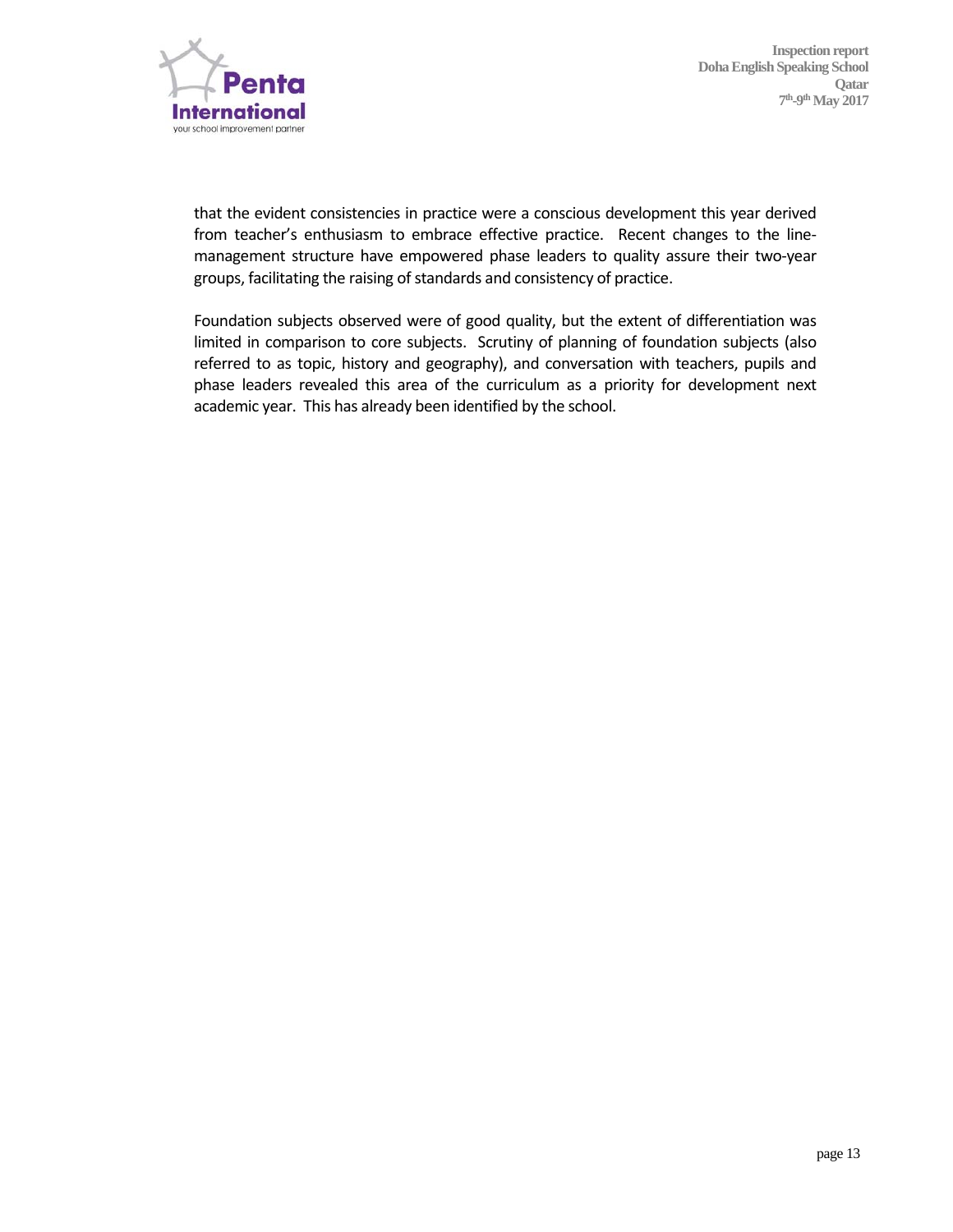

#### 5.3 Standards achieved by pupils

Children in EYFS achieve standards that are well above age‐related expectations in all areas of learning. Throughout EYFS children's progress is carefully monitored, formally, through noting achievement in focused detailed assessments and informally, throughout each term when the teacher or classroom assistant observes significant achievement. The summative assessments are triangulated with teacher assessments, so that this good progress is maintained to enable the children to achieve well. These assessments inform curriculum plans.

Children who need extra support or challenge are identified during their first term in school. This helps ensure the planning meets the learning needs of all the children and enables them to make good or very good progress. Learning is consistently purposeful, carefully matched to ability and personalized for each child. The curriculum resources both inside and outside are of the highest quality.

The standards achieved by the pupils at the end of key stage 1 are outstanding. Headlines are reported in terms of those children who are meeting expectations. Very few pupils fail to achieve the expected level at the end of Key Stage 1 and the school significantly outperforms UK national averages. The school is in the first year of implementation of assessment without levels and is using the new assessment system effectively to raise standards and increase the proportion of pupils that exceed the expected level. The school leadership team can use the data effectively to identify appropriate interventions through termly pupil progress meetings with individual class teachers, which results in excellent pupil progress.

Across KS2 pupil engagement in their learning was consistently high in all lessons observed. Strategies to maintain focus were used well by teachers: appropriate pace, variation in activity and carefully considered differentiation were key factors to pupils investing in their learning experience and taking pride in making progress. Entry ticket/Exit ticket, Success Criteria, regular feedback was evident in all lessons – pupils could articulate 'next steps' for further improvement. The common them of 'challenge' was noted in all lessons. Teachers, Teaching Assistants and pupils used the term frequently; significant moments in lessons were dedicated to dialogue about what could be done to improve further.

Teachers and school leaders are confident that pupils in KS2 make outstanding progress. There is a range of tracking evidence to support this. The recent introduction of Classroom Monitor reveals exciting potential for accurately profiling learners, but is currently in its initial stages of implementation. The Assistant Headteacher disaggregates data and supports teachers in using it to determine matters of significance to impact teaching and learning. Data (including CAT4), PIRA and PUMA, SAT data is collected and archived.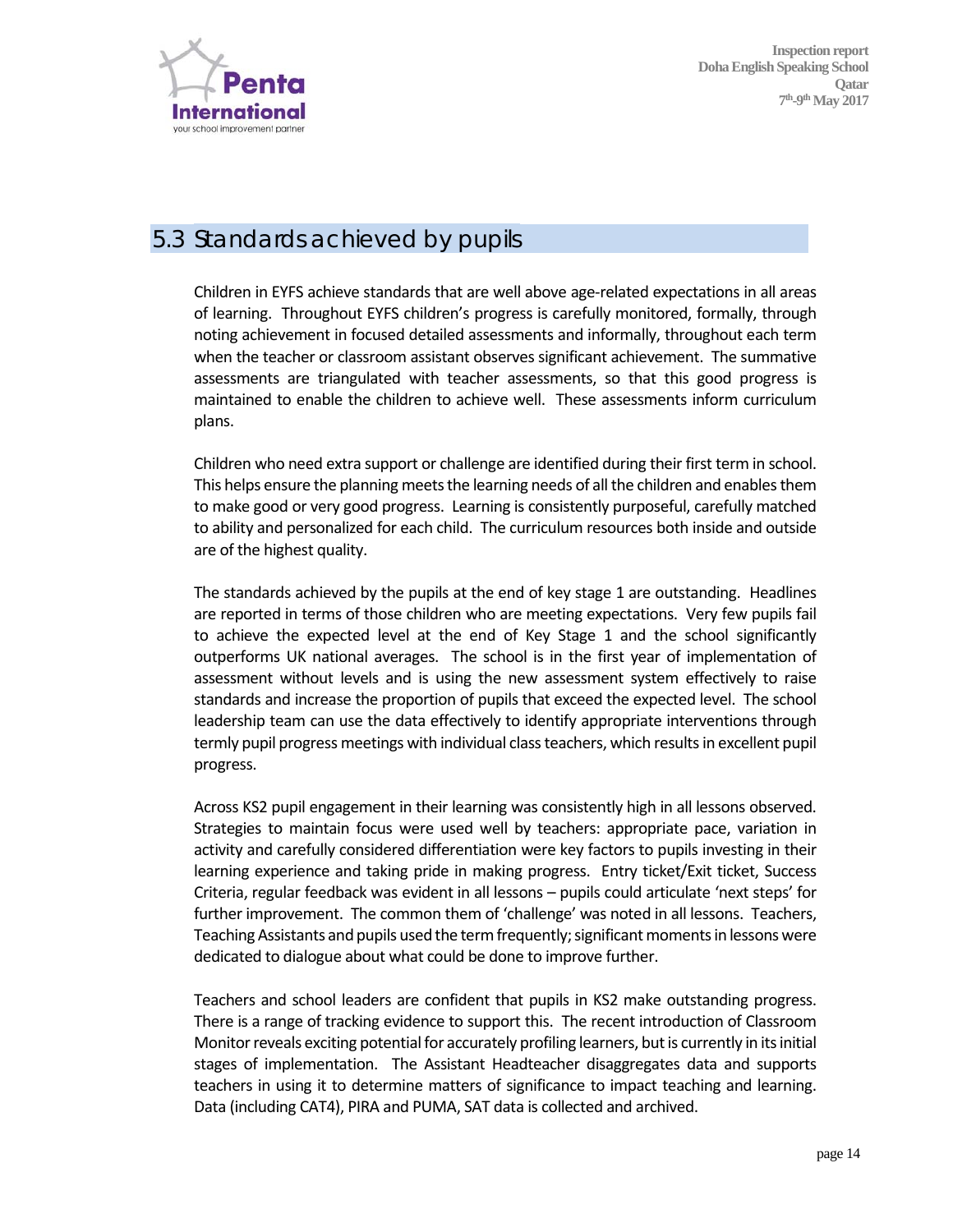

# *6. Standard 2*  The spiritual, moral, social and cultural development of pupils

The quality of the children's spiritual, moral, social and cultural awareness is outstanding.

The school successfully encourages high moral standards, self‐discipline and mutual respect for the cultures, opinions and values of all others. Spirituality is developed in lessons and assemblies.

Awe and wonder is evident, for example in the EYFS where moments of discovery provide frequent opportunities for children to reflect on the world around them. Children are expected to listen attentively to the adults and each other. They are polite, cheerful and well mannered. Mostly they are able to take turns, share resources and work as part of a group. Teachers plan opportunities for children to work in pairs in order to reinforce the necessary social skills that underpin effective pair and small group work.

The relationship between the adults and children is outstanding. Children's views are valued and praise is used effectively to motivate and acknowledge achievements. Teachers or classroom assistants quickly address any rare instances of unacceptable behaviour to safeguard the well‐being of the other children.

The school provides all pupils with a broad general knowledge of the responsibilities of citizenship in Qatar, in the UK and internationally. It helps pupils acquire an appreciation of and respect for their own and other cultures, in a manner that promotes tolerance and harmony between different cultural traditions.

The very good supervision of children in the outside areas encourages all children to engage in the many opportunities for physical and active learning and encourages them to take good care of the equipment and resources alongside opportunities to display tolerance, empathy for others and co‐ operation.

A wide range of extra‐curricular activities enhance the development opportunities for all pupils. These activities are well attended and provide a broad range of learning experiences that also provide a foundation for personal development and community involvement. Pupils' felt that after school activities gave them an extensive range of opportunities.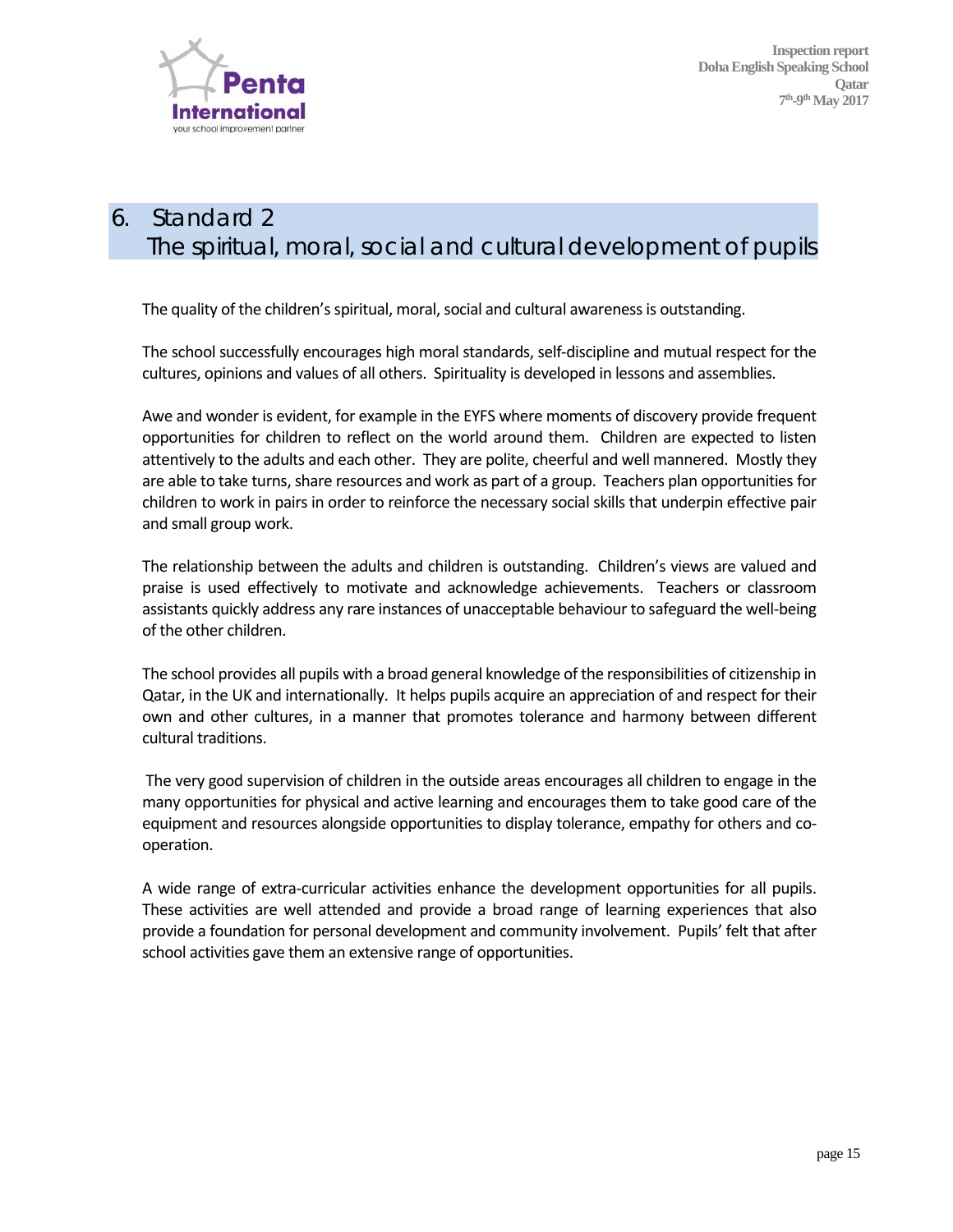

# *7. Standard 3*  The welfare, health and safety of the pupils

The quality of the welfare, health and safety of the pupils is good with many outstanding features.

The school has comprehensive measures in place for guarding against bullying and dealing with any unacceptable behaviour. The emotional needs of the children are well supported by staff at the school including the newly appointed learning mentor who is available to support both children and parents with the emotional challenges of transition, friendships and confidence. The children feel that these are effective and they know who to go to if problems ever did arise.

There are excellent written policies that safeguard and promote the welfare of children who are pupils at the school. The safeguarding arrangements are outstanding. There are written policies relating to bullying, child protection, indoor safety and the health and safety of pupils on activities outside the school. Procedures for off site visits are rigorous, with appropriate processes for risk assessments, supervision and approval by appropriate levels of the management team. All policies and procedures are accessible online.

High levels of staff supervision at the start of the day, throughout the day, and at the end of the day, ensure pupils are safe and secure. Entry to the school site is strictly controlled by onsite security and the perimeter of the school is highly secure to prevent unwanted access. Identification should be worn by all visitors on site, as well as parents and staff, although there were some inconsistencies in the application of this policy.

School staff are deployed effectively to ensure the proper supervision of pupils. Written records of sanctions imposed upon pupils are maintained for serious disciplinary offences, which are very rare.

The first aid provision at the school is highly effective. A nurse supports the children, parents and teachers with information, care and advice. Teachers are given a list of children who have medical conditions within the school. The nurse keeps a record ofincidents, which are logged on the school management system as well as backed up with paper copies. Children and staff at risk of severe allergic reaction or with ongoing medical conditions such as diabetes are identified clearly to staff. Emergency medipacks with photos and information are available in the nurse's office. A first aid kit is carried by staff on duty in the main play area each day.

There is due regard for health and safety issues which conform to local regulatory requirements, including those of fire procedures, and maintenance. The school has a health and safety officer who has a hands-on role in ensuring the school policy and practice are up to date. The school site was undergoing major remedial works to install new fire protection equipment during the visit which caused significant disruption to the outdoor spaces. Ensuring that full attention is given to the current dynamic nature of the school site in terms of health and safety and ongoing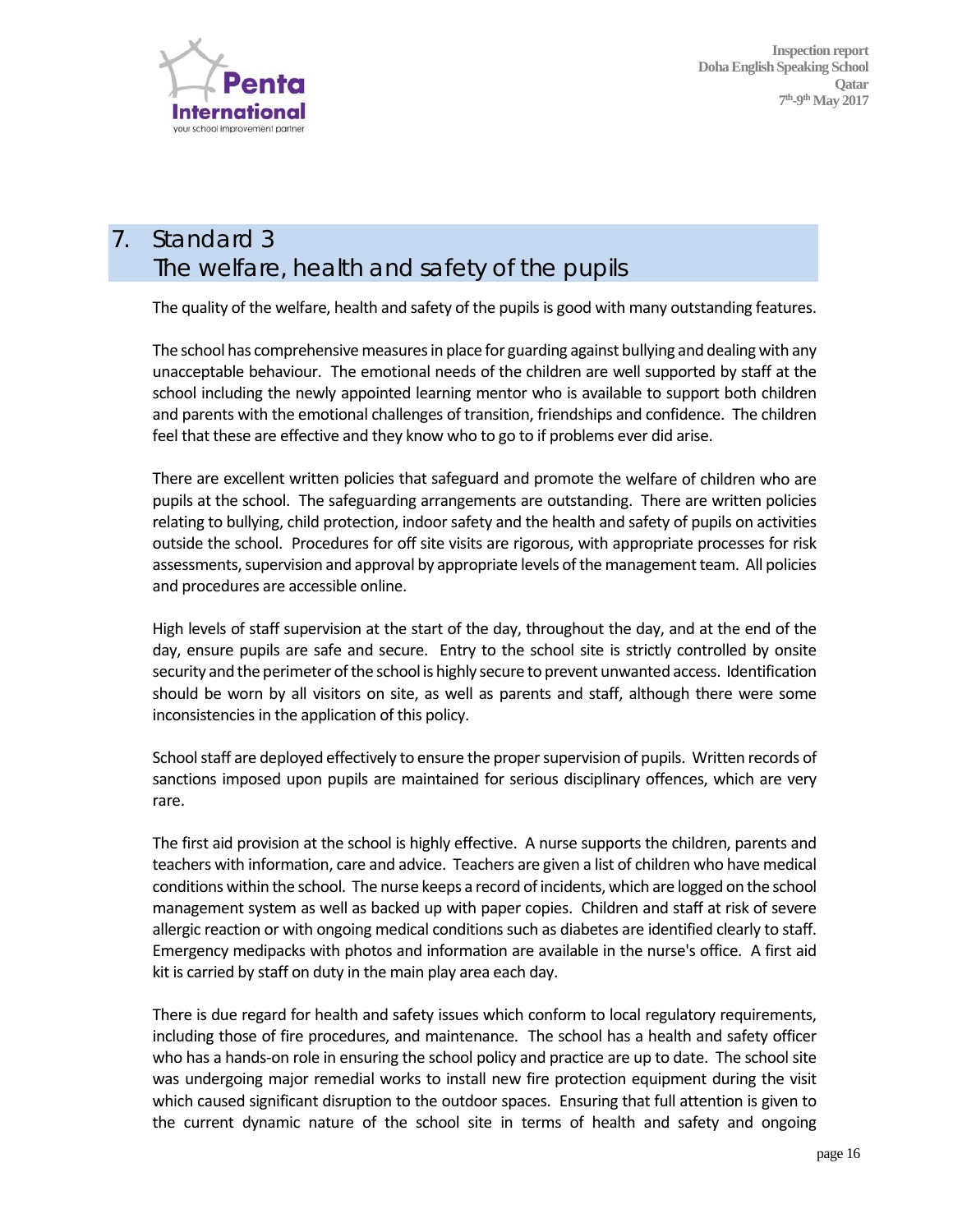

maintenance is an area for development. The school needs to ensure that any health and safety issues identified during the visit are fully addressed.

An admission register and an attendance register are kept up-to-date, both of which conform to local regulatory requirements.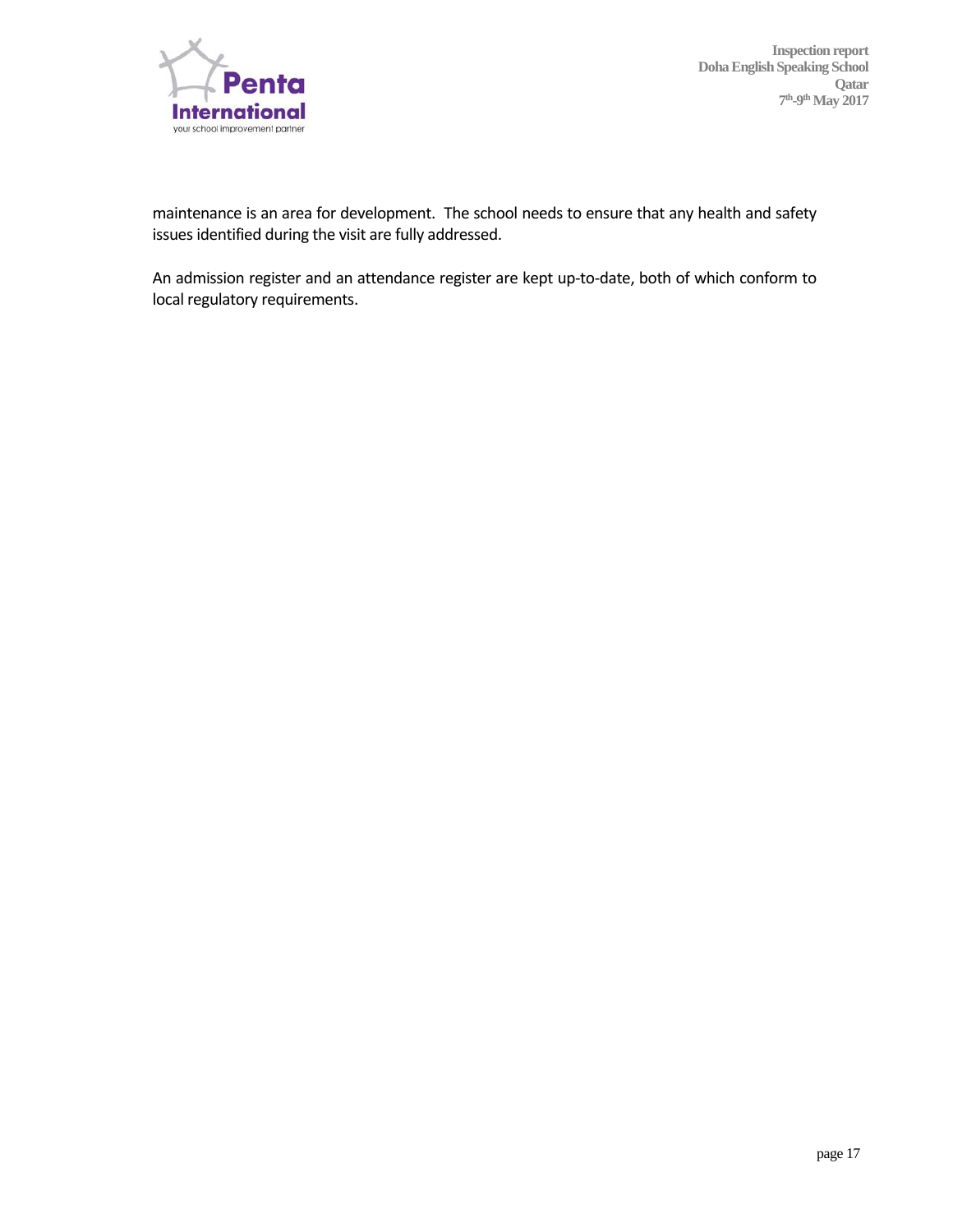

# *8. Standard 4*  The suitability of the proprietor and staff

The school's governing body is highly effective in its role as 'critical friend' and have made a valuable contribution to ensuring DESS is a school with many outstanding aspects.

Under the guidance of the recently appointed headteacher the governing body has strengthened its oversight of the school's strategic development. Regular briefings by the school's leadership team aim to ensure all governors have a clear insight into the working of the school throughout all key stages. By creating working parties, members are encouraged to focus on key aspects of the school's work, this has enabled a good level of 'expertise' from board members to be utilized in moving the school forward.

Responsibilities with regard to the safeguarding and welfare of pupils are clearly understood and effectively discharged. Clear procedures have been implemented to ensure staff appointed meet best practices regarding safe recruitment procedures. Staff are well trained and qualified for their roles. All teaching staff hold appropriate qualifications. The school has highly effective recruitment procedures and these are overseen by the governing body.

Governors have a clear understanding of their individual and collective responsibilities. The effective collective contribution of the governing body adds significantly to the continual process of improvement at DESS.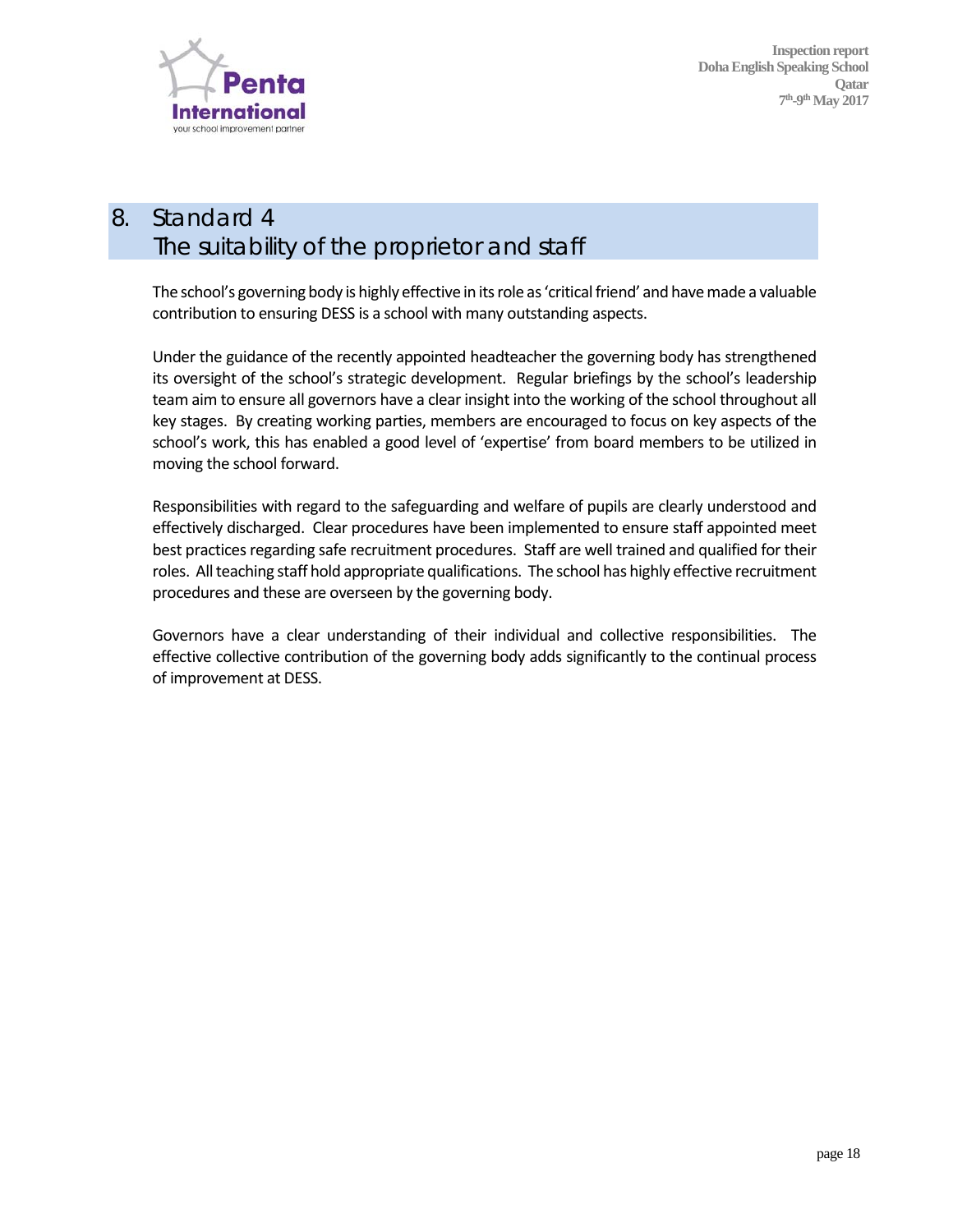

# *9. Standard 5*  The premises and accommodation

The premises and accommodation at DESS are good with many outstanding features.

Classroom resources and environments are of the highest quality and directly impact on the quality of provision for the pupils at the school. Displays of pupils' work in the classrooms and throughout the school are of a very high quality. They illustrate that the school is an exciting learning environment of which the children are rightly proud.

There are interactive whiteboards/touch screen TVs in every classroom which are utilised effectively. Specialist teaching areas for music, computing and physical education are well equipped. There is a purpose-built swimming pool. The library is well-stocked and spacious: it is used effectively to support learning as well as a community resource for parents and young children. Teaching resourcesthroughout the school are excellent and are used to great effect to enhance all aspects of learning.

The outside environment consists of a playground (which was unavailable for use at the time of the inspection), a central shaded courtyard and a sports pitch which is used for morning break and lunchtimes. The school uses staggered playtimes to enable all pupils to have their break in a spacious environment. Each classroom has a small outdoor courtyard which were being used as a play area in the foundation stage.

The school has excellent provision for ICT and digital technology. All pupils from year 3 to year 6 bring an ipad to school which are used to enhance learning where appropriate. These are enabled by high speed wireless internet access throughout the school. There are several computing suites which are used for specific computing lessons and across the curriculum.

The school more than exceeds local regulatory requirements for the quality of water supply, drainage of wastewater and occasional surface water. The buildings provide resistance to penetration by wind, sand and dust, and have regard to temperature control (cooling). All load bearing structures are built with due regard to UK standards and more than meet local regulatory requirements. There is sufficient access for safe emergency evacuation, including for those pupils with special needs. However, the school needs to ensure that all plans remain dynamic and flexible to account for the high level of disruption on site whilst building work takes place. There is an excellent system for practicing both fire and 'lockdown' emergencies. Fire extinguishers are checked regularly and there are extinguishers in each classroom. Fire alarms and emergency lighting are checked weekly. Fire evacuation notices are displayed around the school.

The school is maintained in a clean, tidy and hygienic state by the onsite team of cleaners. Sound insulation, air conditioning units and acoustics allow for effective teaching and communication. Lighting, heating and ventilation in the classrooms and other parts of the school are excellent. The school is well decorated and maintained, particularly in the classrooms. The furniture and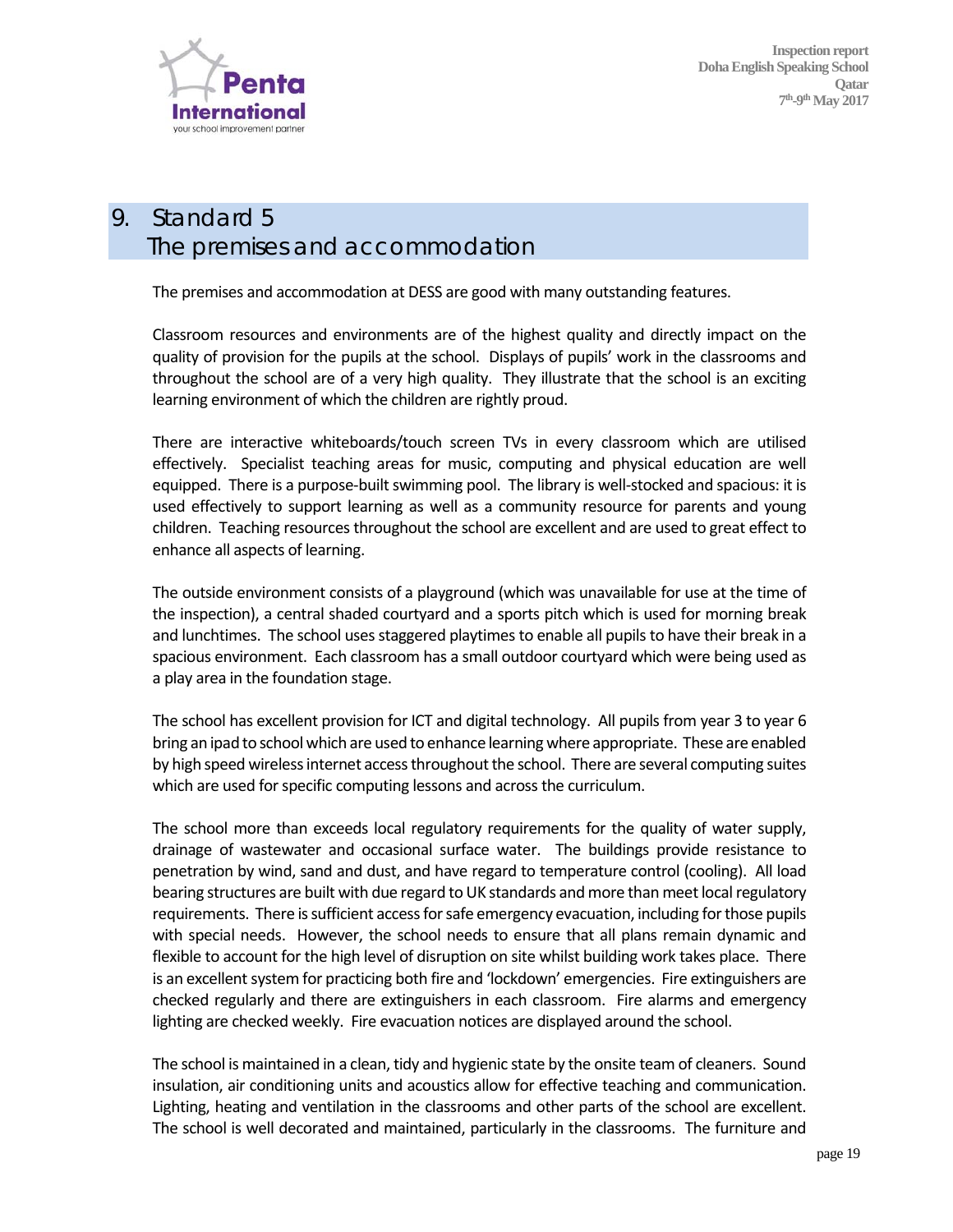

fittings are appropriately designed for the needs of all pupils at the school, including those with special needs.

The ongoing maintenance of the premises is well planned for and ensures the extended life of the older buildings. There has been and continues to be significant building work taking place on site. Works to upgrade emergency equipment, as directed by the Qatar Civil Defence Force, have caused significant disruption to the school site and in particular several of the exit points. This has presented short term challenges from a health and safety perspective. Ensuring that full attention is given to the maintenance requirements caused by the ongoing disruptive work is an an area for development. The school needs to ensure that any health and safety issues identified during the visit are fully addressed.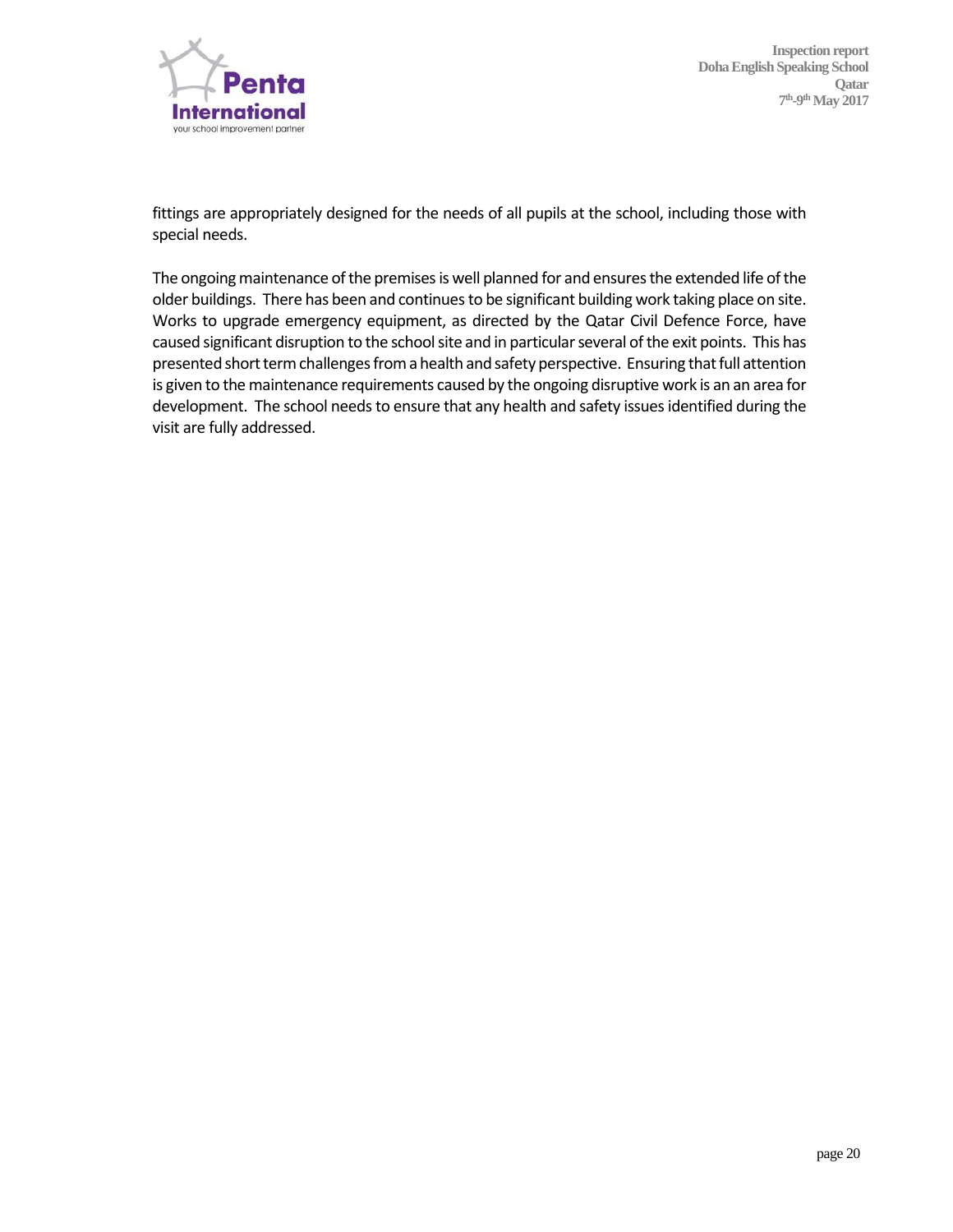

# *10. Standard 6*  The provision of information for parents, carers and others

The quality of information provided by the school for parents, prospective parents, carers and others is outstanding.

The school website is comprehensive. It includes detailed information about school policies, procedures and routines and clearly articulates the schools vision, mission and values. Policies are readily accessible, including: enrolment, child protection, health and safety (including e‐safety), fees, curriculum and complaints. Front office staff are helpful and obliging in their response to enquiries.

Parents feel confident in the provision of education for their children, noting dramatic improvements in the past 12 months. They referenced better communication between school and parents thanks to the creation of the Parents Council, newsletters, the development of policies and procedures which are now accessible on the website and the accessibility of the Headteacher and other Senior Leaders. There is a high level of satisfaction amongst parents new to the school this year.

Parents were surveyed in the Autumn Term of 2016 with 89% of respondents stating that they agree with the statement that they are satisfied with the quality of education their child(ren) receives. 95% of respondents felt welcome at DESS. 70% of parents felt comfortable in approaching the school with a new idea, question, issue or complaint. Since that survey, a comprehensive complaints procedure has been written, the Parent Council has been formed and parents have noticed improvements in school communication to further enhance the school‐ parent relationship. One parent noted that the Parent Council served the needs of the expatriate community well, but she did not feel Qatari parents felt as much part of that network.

The school has changed its assessment and reporting procedures to align with UK developments. Parents were presented with a handbook on how to interpret their son's/daughter's attainment and progress, however parents sampled felt that more information was needed. They feel that there is confusion amongst parents over what children need to do to improve, and how parents can best support them.

The school actively encourages parents to come to school and get involved in its work. There are a wide range of workshops and activities; initiatives such as the 'Stay and Play' opportunities in EYFS are very well attended. Many parents commented on the value ofthese and the fun they had when attending. The quality of reports on pupils' progress/attainment is appropriate. Written reports to parents are provided at least twice a year for each pupil, irrespective of their age. In addition, parent-teacher meetings provide a regular forum for discussion on each child's development.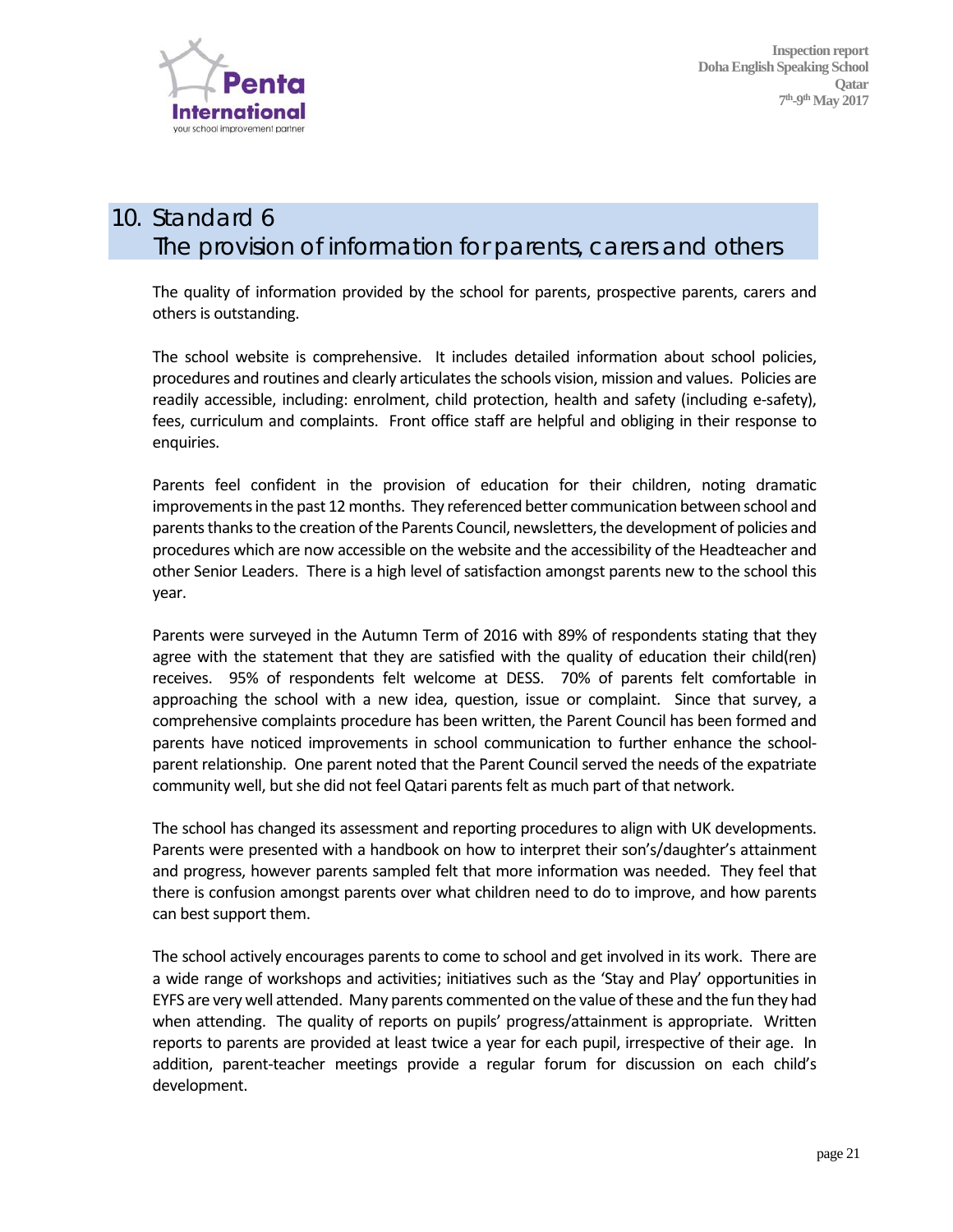

A booklet to help parents with the transition onto secondary schools both in Doha and in the UK has been produced with the Parent Council and has been distributed to parents. The parents would like to see more communication between DESS and the schools their children will go to for secondary. They are anxious about provision beyond Year 6 in light of delays to the development of the Year 7 and Year 8 provision at DESS.

Parents feel very reassured by the developments that have been observed in the leadership of the school since April 2016. They have confidence in the headteacher's vision and commitment to progress. They feel that the quality of teaching is very good and appreciate the steps being taken to raise standards further.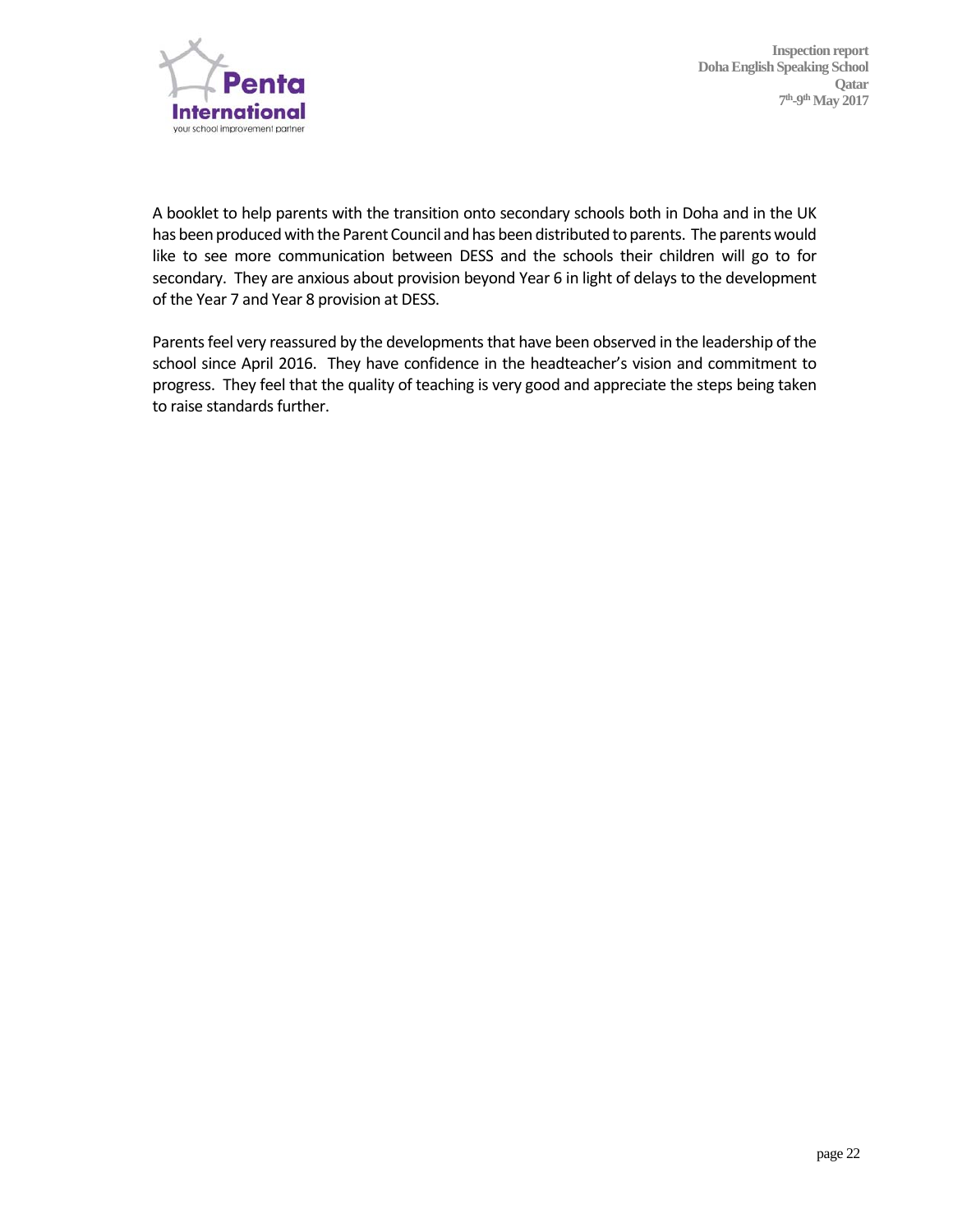

.

 **Inspection report Doha English Speaking School Qatar 7th-9th May 2017** 

# *11. Standard 7*  The school's procedure for handling complaints

A new complaints policy reveals clear procedures for managing concerns and meets the criteria of the standard fully. Formal complaints are rare, there is a high level of satisfaction amongst all stakeholder groups that they know who to direct concerns to, depending on severity. There is widespread confidence that concerns are listened to and dealt with appropriately.

Details of the complaints policy can be found on the school's website in an easily accessible and logical location – the 'Policies' folder under the 'About DESS' tab. It details how complaints are managed and by whom, and articulates a timeline for response. A flow chart has been produced to support further clarity of correct procedure.

The policy and established practices in the school seek to ensure that complaints are dealt with informally. The procedure for formal complaints is clear, give due clarity regarding confidentiality and reflects expected practices according to the standard.

# *12. Standard 8*  The quality of provision for boarding

Not applicable.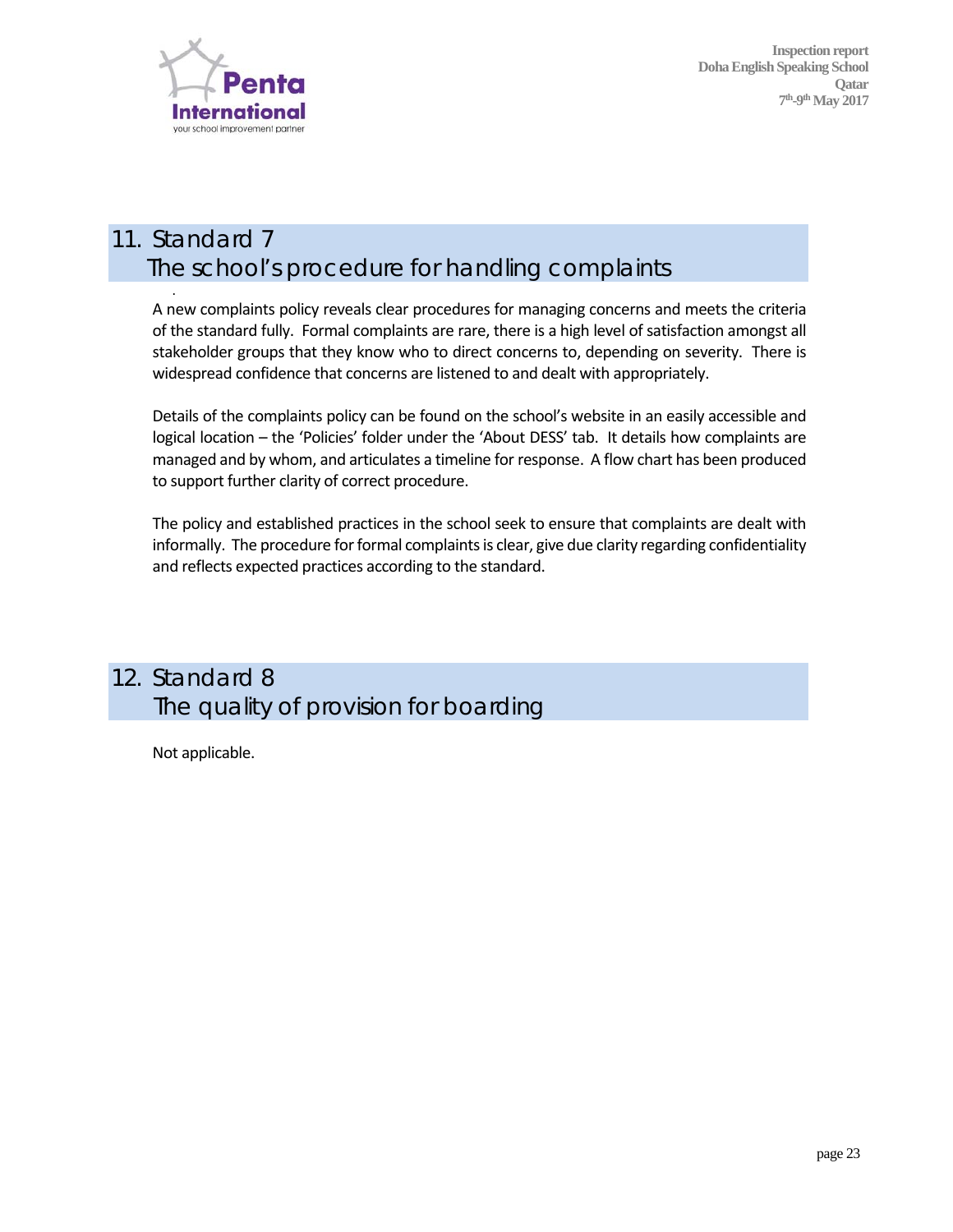

# *13. Standard 9*  Leadership and management of the school

Leadership and management is outstanding.

The headteacher provides high quality expert leadership. Leaders and governors have created a culture that enables pupils and staff to excel. They are committed to setting high expectations.

The headteacher has, in a short space of time, set a culture of high expectations for pupils and staff. The senior leadership team have effectively used self‐evaluation to develop a clear picture ofthe school'sstrength and areasfor development. The headteacher hasled by example and has created a culture of respect and tolerance.

Despite the senior leadership team only having been in place a short time, a number of key initiatives have been implemented to facilitate the provision of a clear educational direction, which contributes greatly to the quality of pupil's academic and other achievements. It is also instrumental in optimising the personal development of pupils. Collectively the senior leadership team has a strong commitment to raising standards achieved across the whole school. The self‐ evaluation process undertaken prior to this inspection and the resultant depiction of strengths and areas for development were excellent.

The Senior Leadership and Senior Management Teams display a strong working partnership, which helps to ensure strategic development of teaching, learning and assessment across the whole school and curriculum. Delegation of responsibility is clear and has had positive impact.

The school has implemented a more rigorous approach to monitoring, tracking and assessment. Teachers have implemented a more consistent approach to planning and are developing a greater awareness of the potential of tools such as the new data management system to increase their effectiveness. Regular monitoring of teaching and learning is enabling a rigorous system of quality assurance to be implemented that usesseveral effective strategies. Monitoring regularly includes the scrutiny of pupils' completed work and structured lesson observations. This approach has encouraged all staff to feel they can contribute to the clear priority of the development of the whole child.

Effective whole school involvement has been further encouraged by the implementation of performance management that isleading to improving outcomesfor all pupils.

Staff have clear job descriptions and the leadership structure is well understood. Staff reflect and debate the way they teach. They feel involved in their own professional development. Leaders have created a climate in which teachers are motivated and trusted to take risks and innovate in ways that are right for their pupils.

Delegated leadership is beginning to have a positive impact on securing the schools capacity for